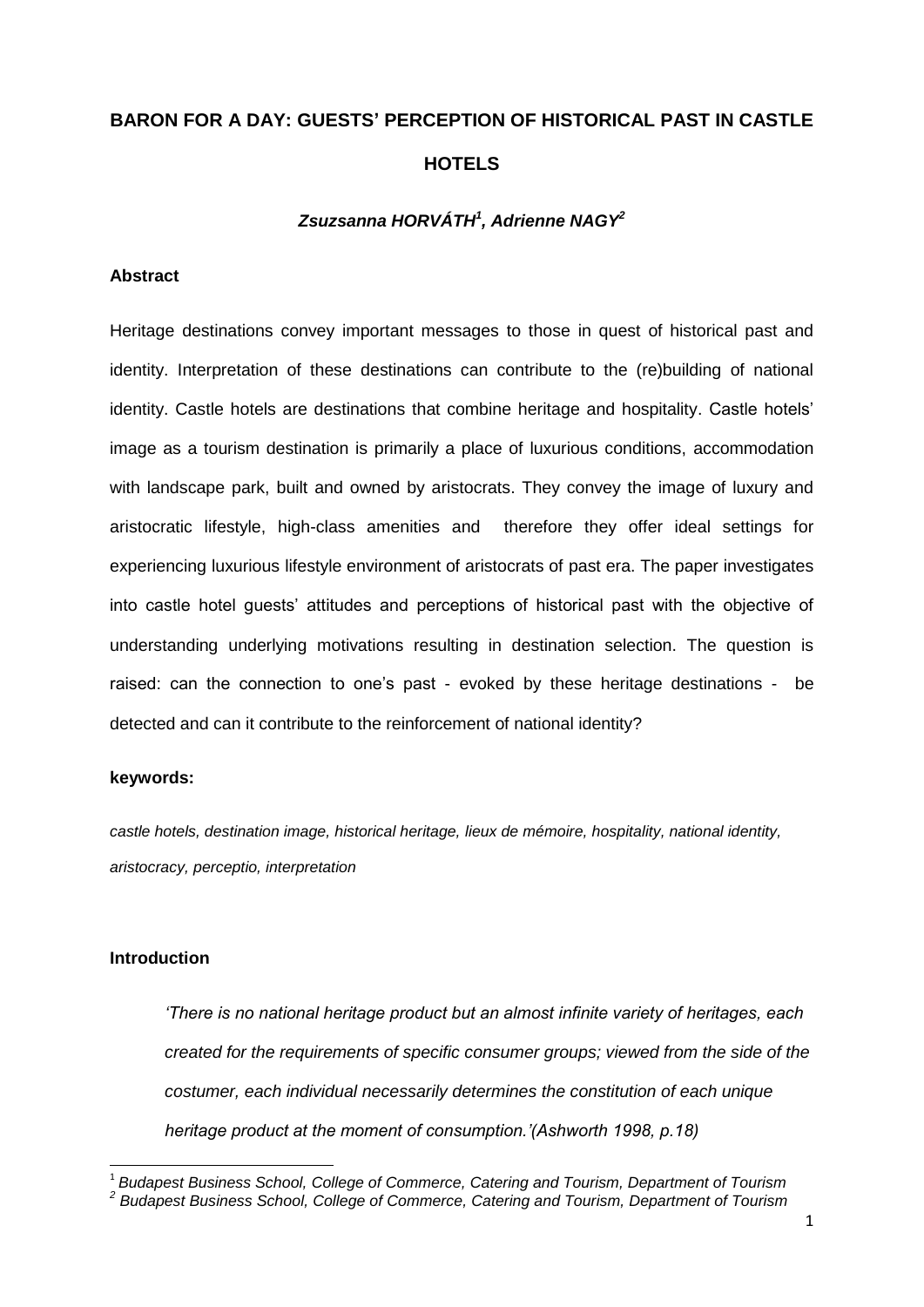Heritage and hospitality combined: castle hotels stand on a crossway between heritage and hospitality, their uniqueness further enhanced by being embedded in both cultural and historical heritage settings. Visiting or returning to one's heritage – in direct and indirect terms is a growing moral and emotional necessity in recent times, when globalisation threatens individual nations with the risk of losing on national cultural and historical identity. Gaining (or regaining in some cases) or reinforcing national identity in terms of culture and history can be a solution forward to escape from the generalised state of anomy that some societies suffer from, especially in Central and Eastern Europe.

There is a surprising lack of literature on castle hotel guest attitudes and perceptions, most likely because these frequently luxurious accommodations are reserved for high-income guests and the respect of their privacy, meticulously executed by management staff, prevents researchers from establishing contacts and furthermore, none of the survey methods find an appreciative public.

Castle hotel guests, when available an approachable, constitute an interesting segment of hospitality customers, and consumer attitude, perception, satisfaction and visitation patterns can be studied. The contribution of this study to hospitality and historical heritage research is two-fold: first, it extends the literature on these relationships by providing empirical evidence of their applicability in a different setting; second, it explicitly considers the intervening role of overall image in determining satisfaction. By sketching the universe of castle hotels and based on customer feedback, explaining their attitudes to culture and history, interpretation of historical heritage, visit intentions and decisions and finally experience at the destination, heritage tourism can be better understood.

For this purpose, the article starts with a review of the literature on images of heritage destinations, the structure of destination image and its relationship with other factors such as satisfaction, overall image, emotions, and perceptions. Subsequently, the research sites (castle hotels) are described along with the research methodology, which includes a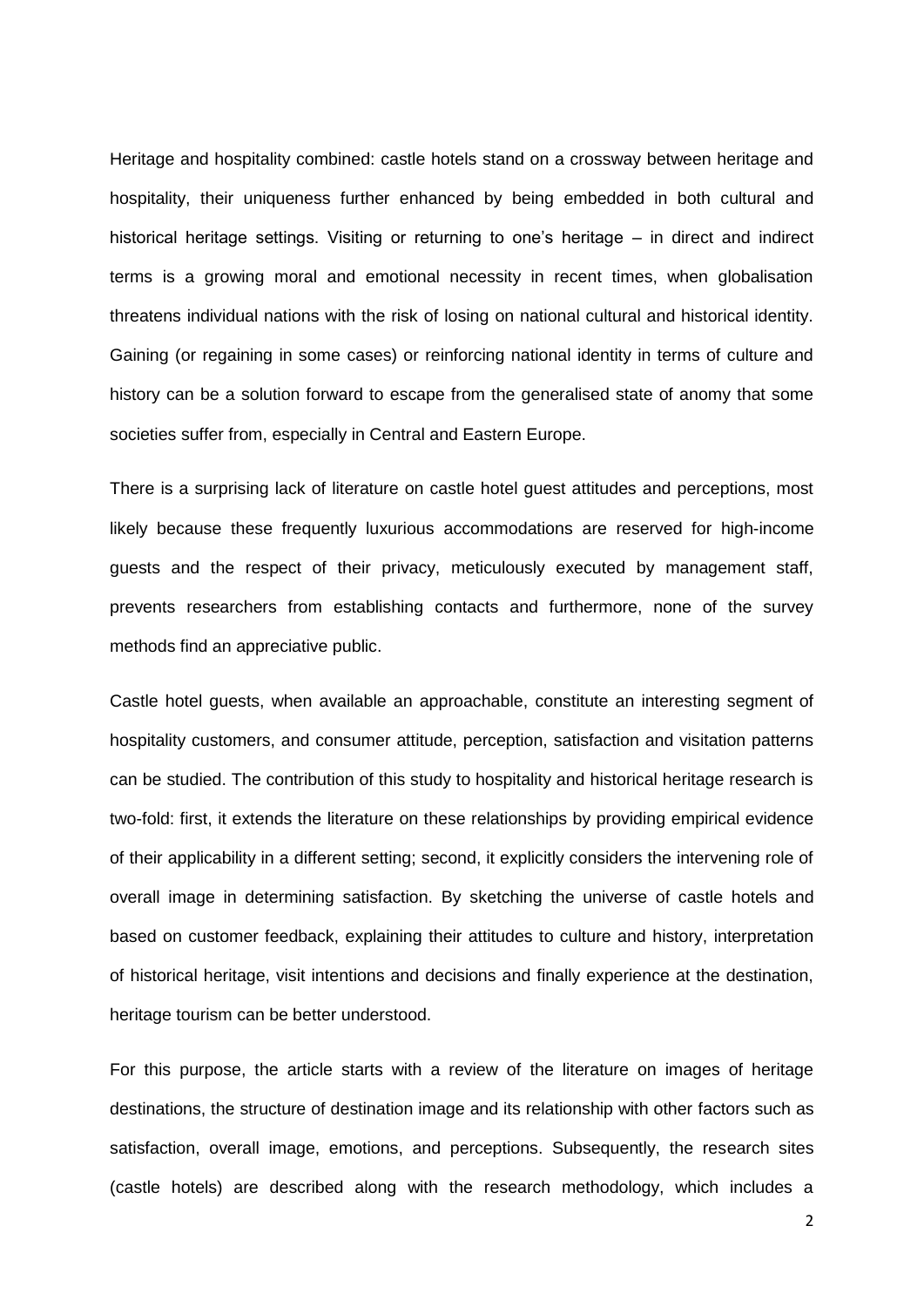description of the questionnaire and sample design. Thereafter, the findings are presented and the relevant theoretical implications are drawn. The article concludes with an outline of the research limitations and areas of further research in the field.

#### **Heritage, identity, nationhood, lieux de mémoire**

*'A significant amount of the movable and immovable cultural capital of any country is held in public or quasi-public institutions such as museums, galleries, archives, monasteries, shrines, historic buildings, heritage sites, etc. In addition, these institutions are also often repositories of intangible cultural capital, as in the case of heritage locations, for example, which are inextricably bound up with their history and with the rituals and customs with which they are associated. These institutions contribute cultural output primarily in the form of services, consumed by both local people and visitors. With regard to the latter, the tourism potential of some of these institutions may be substantial*.' (UNCTAD 2010, p.116)

Tourism is understood – among other possible interpretations - as a communicational setting, a space in which to relate, become closer or more distant, hence its inherent identityrelated dimension (Abram, Waldren, & Macleod, 1997; Urry, 1990, 1994). When tourist activity focuses on heritage and culture, the link between tourism and identity is accentuated even further. In heritage tourism, the convergence of the host community, tourist activity and visitors is chiefly mediated by local heritage, which has a dual role to play: it is the central focus of the tourist activity whilst at the same time being a fundamental element in the construction of community identity. Therefore, when looking at heritage tourism, identity and community must undoubtedly be two of the reference points (Park 2010).

In addition to the economic benefits that the attraction of tourists to a heritage site or area can generate, the recognition of such locations may also bring with it a number of other advantages. Identification of a site or area as of historic, cultural or natural importance should promote greater awareness of, and appreciation for, its value, thereby increasing the chances of its preservation in the future. Realisation of the existence and significance of its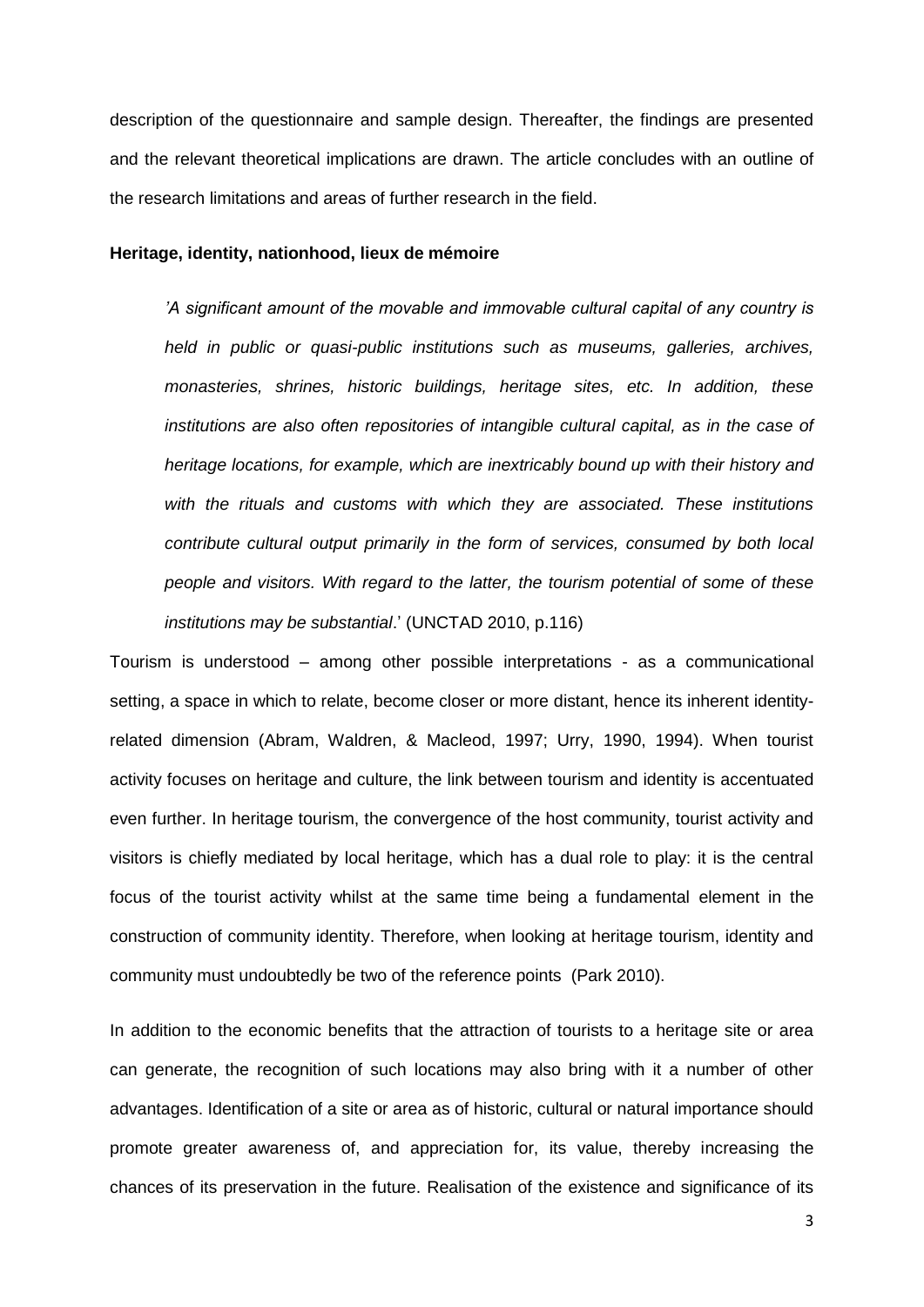unique resources by local residents is likely to enhance community pride and help strengthen sense of place and identity (Nagy, Horváth 2012). People and communities identify with or through heritage in a variety of ways, but one of the strengths of heritage, perhaps especially in its intangible dimensions, is that most heritage objects or landscape can accommodate different, divergent or even competing demands.

Identities and representations of community are clearly affected by tourism. Tourists' and visitors' identities formation by way of relating to heritage tourism has been analysed (Ashworth 1998, Palmer, 1999, 2005; Pretes 2003, Poria, Butler, Airey, 2003; Poria, Reichel, Biran, 2006; Yu-Ju, WU, Yuan, 2010; yu Park 2010). For the definition of heritage tourism, Garrod and Fyall (p. 683) quoted Yale (1991, p. 21), ''tourism centred on what we have inherited, which can mean anything from historic buildings, to art works, to beautiful scenery". For the purpose of this research the definition for heritage/culture tourism is "visits by persons from outside the host community motivated wholly or in part by interest in the historical, artistic, scientific or lifestyle/heritage offerings of a community, region, group or institution'', (Park, p.128.)

Heritage sites provide real-world classrooms where both children and adults--local and visitors--can learn about the history, nature and/or culture of an area. Beyond these opportunities for education regarding the site or wider vicinity, lies the additional potential for increased awareness and understanding of resource preservation. Pretes (2003) describes the more profound impact that heritage sites can have on the formation and maintenance of national identity among domestic visitors. Heritage sites can offer nostalgic images of traditional lifestyles, as well as of the progress of a region or country. Heritage-based tourism can also be tied into the notion of sustainability. The creation of tourism attractions using existing assets--whether natural, cultural, or built--negates the need for the building of new facilities, allowing communities to "look to the past for a sustainable future" (Hargrove, 2002, p. 10). Park (2010) reveals the importance of individual interpretations and unofficial narratives in articulating and affirming national sentiment, especially in relation to the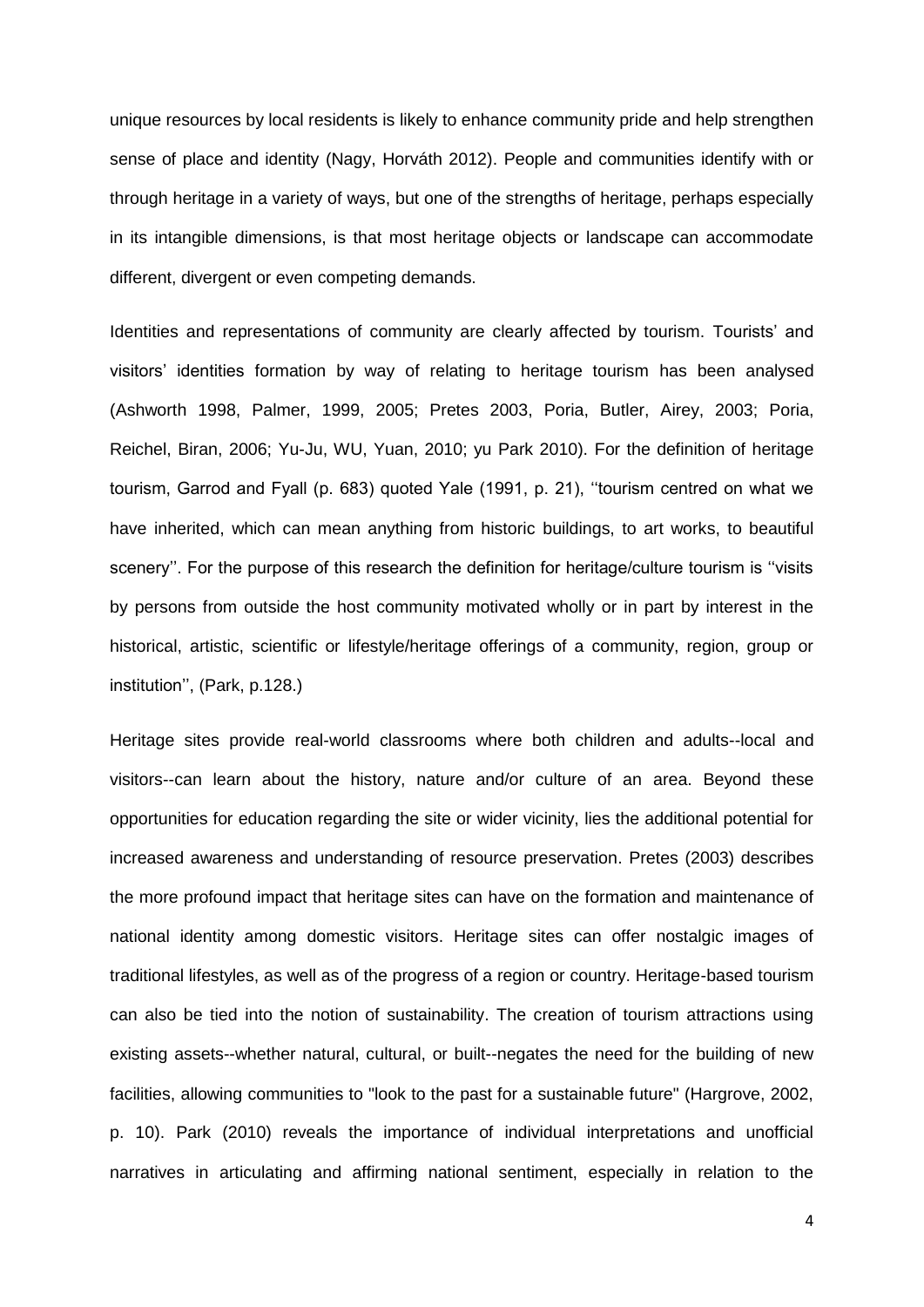emotional and subjective nature of heritage encounters and experiences. Palmer (2005) emphasises that heritage tourism assists tourist in conceiving imagining and confirming their belonging to that nation. Visits to heritage sites are seen as ways to encourage nationals to feel part of and be connected to the nation's past in their national imagination. Heritage attractions are often considered as 'sacred centres', places of spiritual and historical pilgrimage that reveal the nation's unique 'moral geography' (Smith 1991, p.16) that facilitate ways in which 'individuals variably position themselves in a broader context of cultural construction and symbolic embodiment of the nation and national identity' (Park 2010, p.120.). A considerable amount of research has been undertaken in social psychology to determine thecriteria which are central to the social identity process (Tajfel, 1982; Breakwell, 1986). Drawing on this research the dimensions which serve to define social identity were applied toan investigation of place identity. Uzzell (1998) takes four dimensions of identity from Breakwell's social identity process model as they seemed to have a particular affinity with the goals of heritage interpretation. These were distinctiveness - as this emphasises uniqueness; continuity - which emphasises stable links with the past; selfefficacy - as this places emphasis on a senseof control and competence, the absence of which is alienation and helplessness to which Ireferred earlier; and self-esteem - a sense of pride and self-respect.

Many researchers (Anderson, 1991; Giddens, 2004) view national identity as a multilayered concept operating as a homogenizing force. As its components, they list the historic homeland (territory), linguistic (ethnic) origins, social system, common values and traditions, common cultural and symbol systems, which link the past and the future. As an important characteristic of national identity, they view dynamism, which is constructed in the common social space.

#### **Castles and country houses of the aristocracy of the Austro-Hungarian Empire**

#### *Historical background*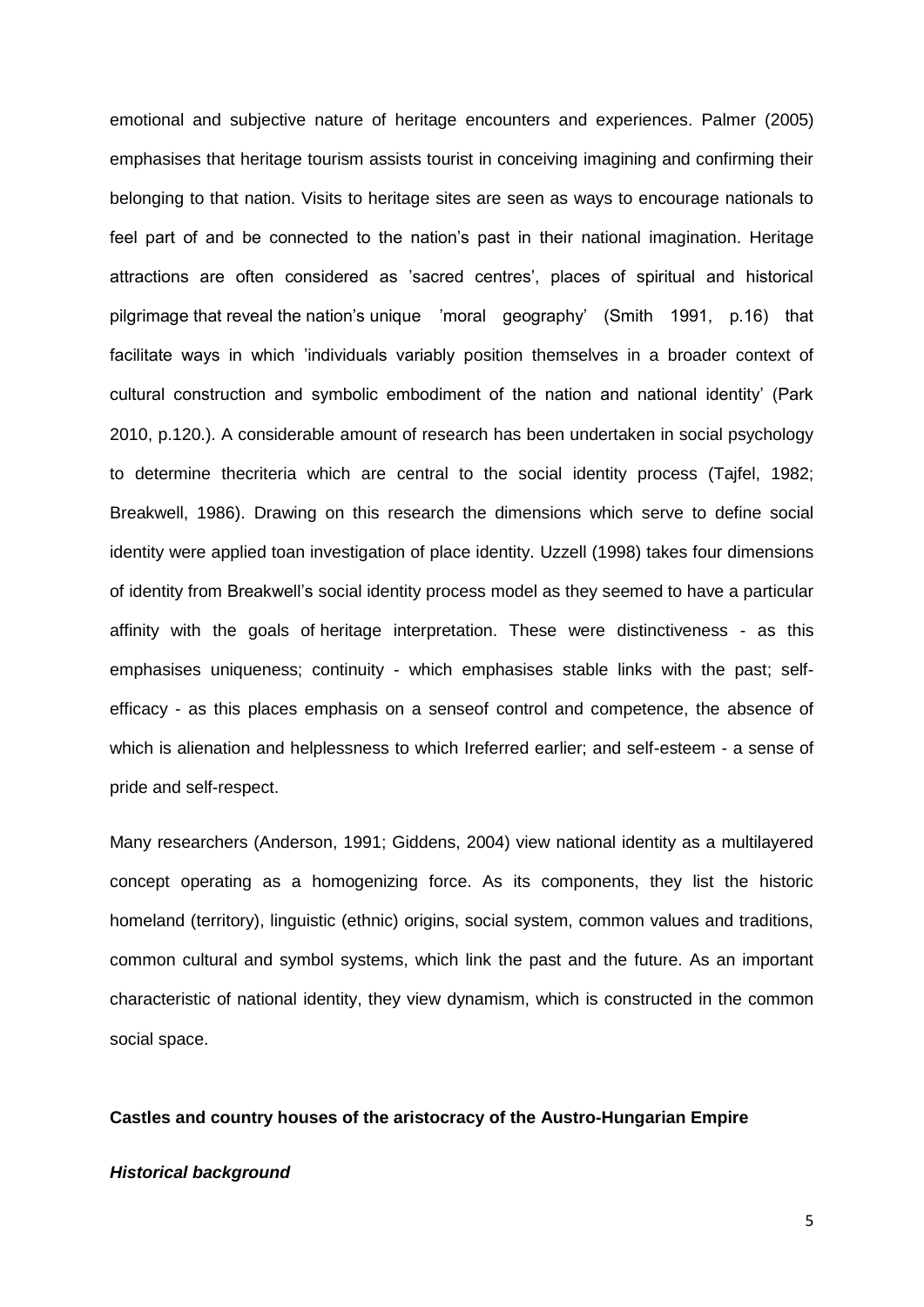Prior to starting analyzing the historic background of the castle tourism, it is important to note that the proportion of the nobility, who had castles and mansions built, was the highest in Hungary after Poland. The majority of Hungarian castles and mansions were built – for reasons of defence from intruders - in mountainous areas such as the Northeastern region of the country during the  $18<sup>th</sup>$  and  $19<sup>th</sup>$  centuries. Once, there were 4500 castles and mansions in the historic territory of Hungary, however many of them had been ruined in the midst of the history. Nowadays, there are approximately 3500 historical buildings left standing, active, abandoned and in ruins (The National Trust of Monuments for Hungary, 1992). Regarding the present situation, it can be stated that the number of castles combined with mansions in Hungary is 718. The number of mansions is estimated to be between 200-250 in number, which leaves us with about 500 castles in Hungary. Ninety castles are state-owned, protected by legislation on the protection of historical heritage. The rest of the castles have been previously privatised.

Nobility dwellings have two sub-categories: castles, typically commissioned by higher ranking aristocrats are bigger in floor space, number of rooms, size of surrounding park, whereas mansions, commissioned by lower ranking noblemen are smaller in size, and serve as administrative centers of the estate surrounding it.

In the past, it was fashionable for the elite society of Europe to pursue the social circuit from country home to country home (otherwise called mansion), with intervals at town homes, so unfortified country houses supplanted castles and the modern mansion began to evolve. These buildings, due to the special status of aristocracy had been a prerequisite of social standing and had always been the meeting points of arts during centuries - almost all branches of arts : architecture, design, interior decoration, painting, furniture-making, sculpture, inlays, goldsmith's works and textiles are represented. These residences give an insight into the social stratification of the Hungarian noble families, their wide range of relationships, habits and life styles. Therefore, a castle can be an essence or a symbol of the national cultural heritage from the period it had been built and decorated. They had also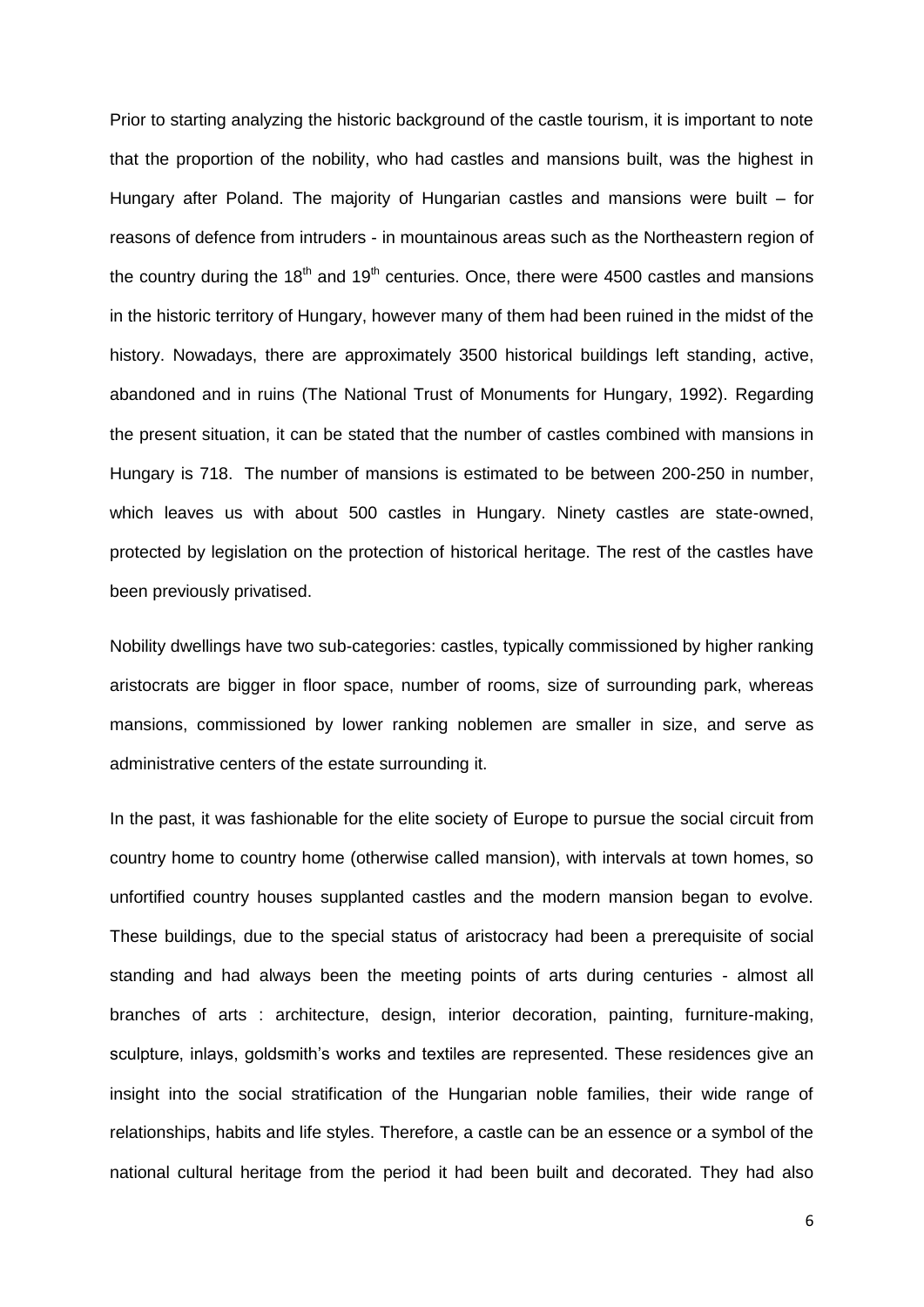been the centre of the period's theatrical, musical, artistic, scientific and cultural life. Moreover, castles gave place to salons of literature, especially in the Reform era  $(2^{nd}$  part of the 19<sup>th</sup> century), when they served as scenes of reading nights.

Although the terminology of 'c*astle hotel'* covers a variety of meanings and qualities of hospitality destinations used in various countries, for the purposes of this study the following, Hungarian definition will be used:

The Castle Hotel Section of the Hotel Association of Hungary made a proposal for a bill, to declare that a hotel containing the following definition: 'a building, part of man-made heritages, possessing a representative historical tradition, suitable for at least 3<sup>\*</sup> accomodation amenities and lastly including catering facilities organised and managed on a sustainably high level, is taken into consideration as a castle hotel (2007). As a result of the definition, Rubovszky, Szigeti, Walkó (2009, p. 351) state that there are now in Hungary 65 castle hotels and 20 hunting castles, opened for general public.

Nonetheless, the midst of the history, the military events of the World War II and the following years were a great blow to these esteemed buildings. Furthermore, the repertory of valuable art treasures, works of art, libraries, archives, and famous portrait galleries collected by the aristocratic families during centuries cannot be replaced.

With the nationalization of 1949, the aristocrat families were forced to move out of their properties and a large number of them emigrated from the country, and the historic buildings received unusual functions to serve working class benefits in the framework of the then prevailing socialist ideologies. For example, in better cases, they were converted to resorts, primary schools, foster-homes, welfare centres, town halls or in extraordinary cases, museum was placed in the "nationalized" castles. In worse cases, they received community centre functions, such as farmer's co-operative centre, machine station, stable, granary, factory or depot- these unusual and often harmful functions contributed to the degradation of the condition of these previously luxurious sites (Nagy, Petykó 2007). Needless to say that in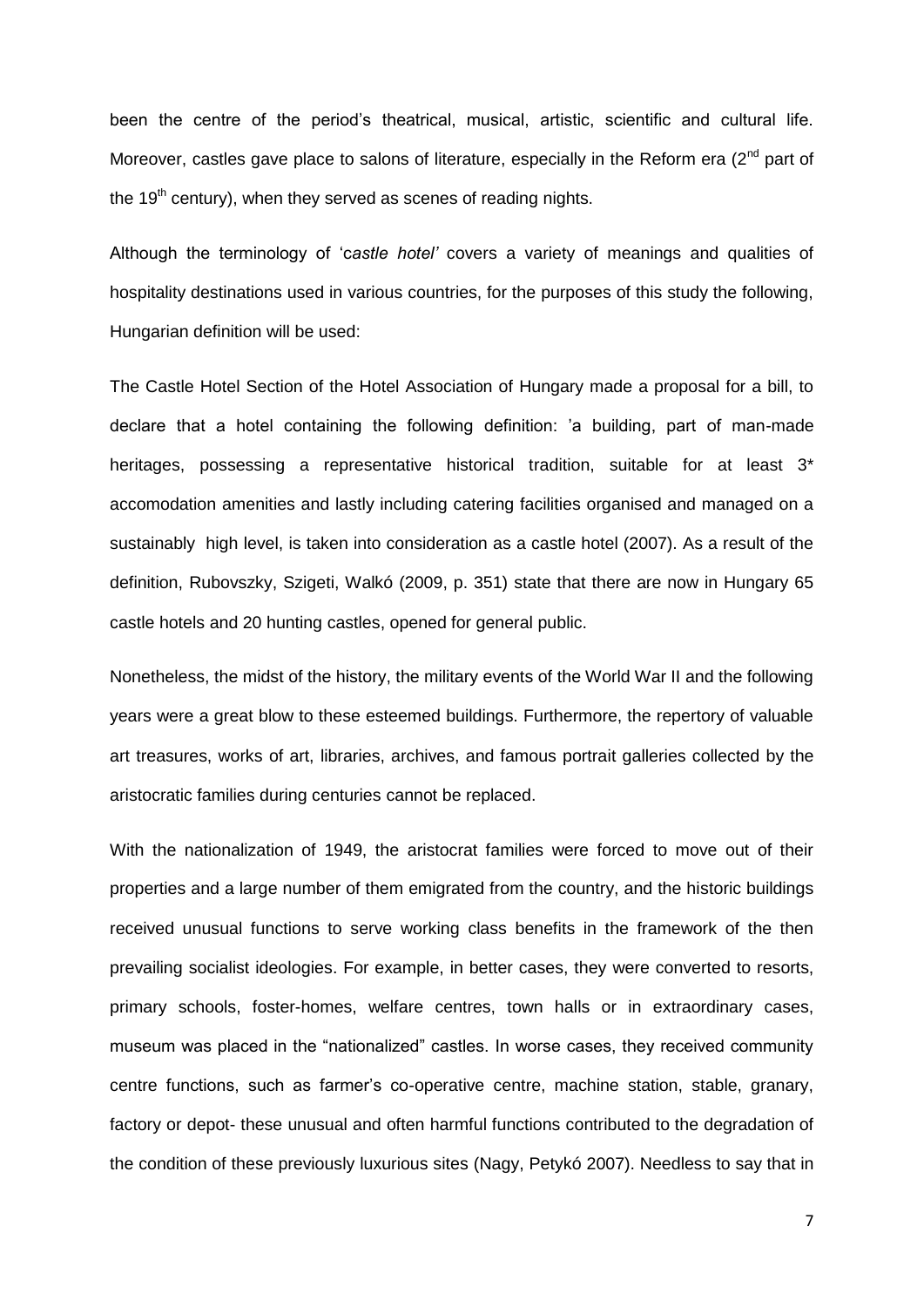many cases the decoration and furniture fell victims of the new and politically encouraged peasants' and working class' systematic sackings.

Realising the importance of national historical heritage in tourism, different organizations associated with managing castle tourism came to existence one after the other from the middle of 1950's. However, the turning point in the national protection of historical buildings was Act III.of 1964. which overtly declared that castles are national monuments and part of the national historical patrimony and as such, they must be protected. Castle programmes – reconstruction and renovation of some castles - were gradually introduced, and were speeded up in 1981 when the National Economic Commission made a decision about the protection and utilization of the historical castles and other public buildings. The socioeconomic transition introduced in 1989 created a new situation in the protection of historical patrimony resulting in the establishment of the National Monument Protection Office in 1992 and subsequent entry into vigour of a new Act of 1997. Today, the management of historical heritage belonging to national historical patrimony, such as historical monuments, buildings, archaeological founds and their locality, art treasures are regulated by the act nr. LXIV of 2004.

The most memorable man-made heritages are the border fortresses, castles and mansions, which can be found in large numbers in Hungary. These ancient buildings play a special and emphatic role in tourism; therefore, it serves the collective representation of a region's complex historical value as an individual attraction. Hungary is rich in castles and mansions, however, the state, the major owner cannot utilize and manage this treasure being short of the necessary funds. All in all, unfortunately, correct information about the exact number of the ancient buildings cannot be given for the simple reason that there aren't any databases holding adequate data. As a matter of fact, regarding the present situation it can be stated that the number of castles awaiting utilization in Hungary is 718<sup>3</sup>. Out of this, ninety castles

<sup>3</sup> Corrected data of National Heritage Protection Office, 2012. May; first version published in *Tourism Bulletin 2002/4*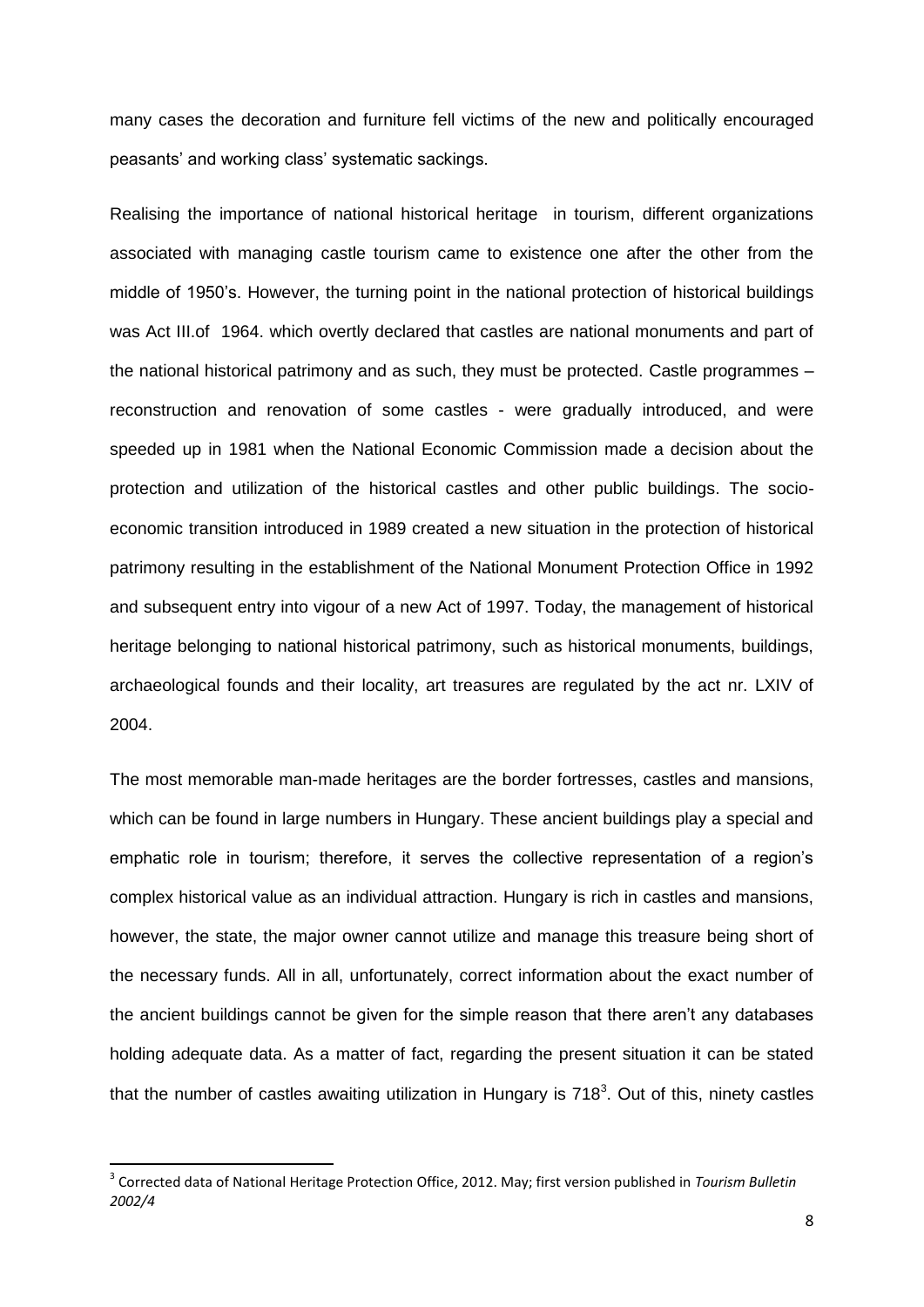are state-owned which are protected by the monumental legislation<sup>4</sup>. The rest of the castles have been privatised, and thus owned by private individuals, or they belong to local governments of the localities where they are found. The privatisation of the castles was an inevitable measure and solution offered by the managing authorities to contain the rapidly degrading condition of these otherwise invaluable sites of cultural and historical heritage. The new owners were contractually obliged to invest into the maintenance and the historical heritage authorities minutiously supervise and controll any alterations from the original architectural style and design. Prior to any alteration, conservation authorities must be consulted and their written authorisation obtained.

## **Research**

1

## *Methodology*

The core topic of the investigation is the exploration of castle hotel guests' attitudes and perceptions of historical past. Clearly, when understanding castle hotel guests' attitudes and perceptions, destination management and marketing can prepare to enhance experience and maximise the guests' satisfaction. Segmentation of the customers can provide an invaluable insight into the preferences and likings of the customers. In today's fierce competition, when each destination fights to secure its position by offering unique and distinguished services, the more information there avails on customers, the more efficient the design and planning of the marketing and management can become. In today's turbulent times, can destinations add value to their services by playing on the customers' national feelings, can this be used as distinctive feature that attracts more customers? The final question is then raised: can the connection to one's past - evoked by these heritage destinations - be detected and can it contribute to the reinforcement of national identity?

In the target are of research, the statistical region of Northern Hungary, there are as many as 123 castles (The National Trust of Monuments for Hungary, 1992). Among them there are 16

<sup>&</sup>lt;sup>4</sup> According to the Monumental Act nr.LIV. 1997, modified by the Cultural Heritage Protection Act nr.LXIV. 2004.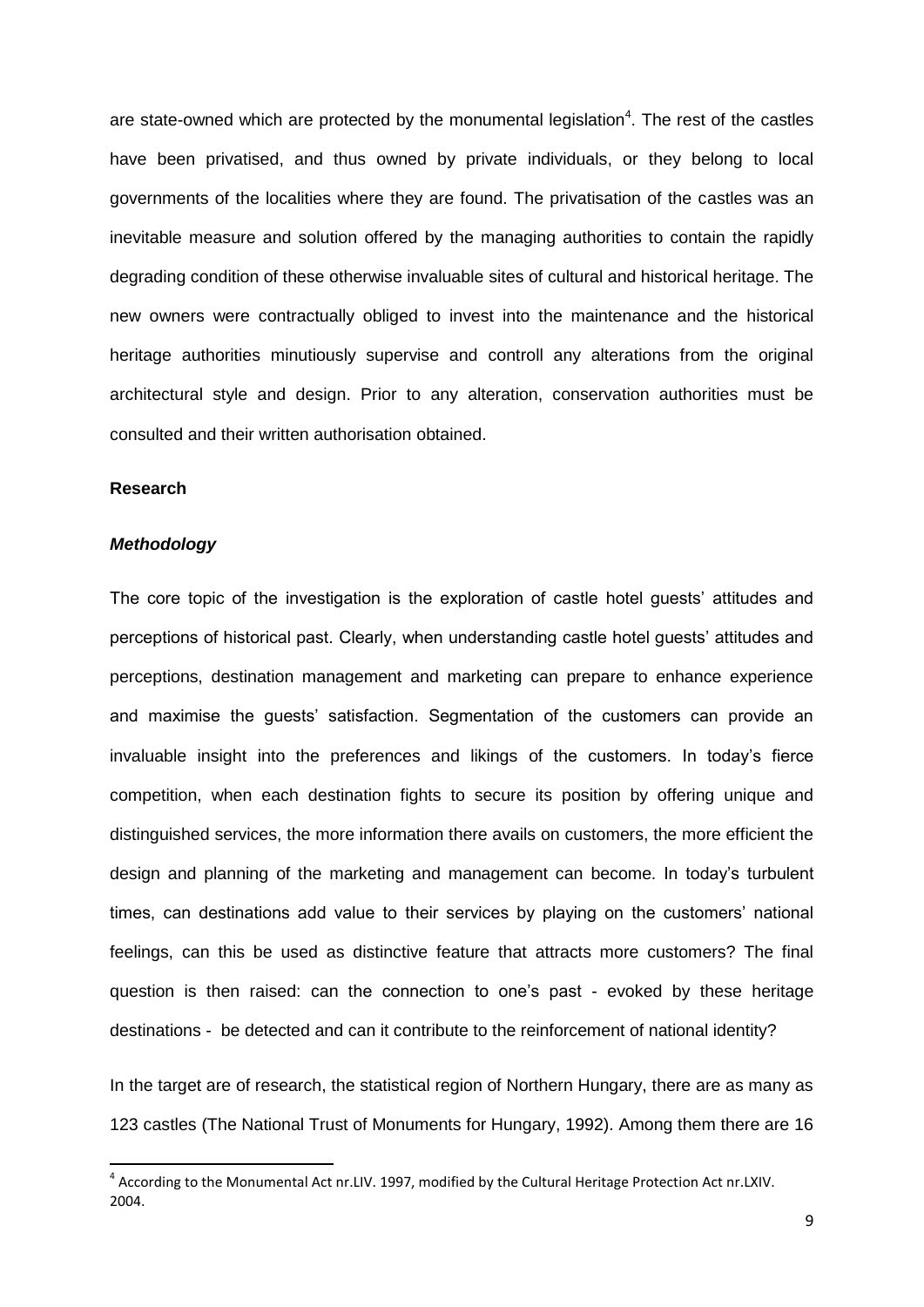castle museums and 22 castle hotels ( 3 inactive) in the region. We contacted 11 castle hotel managers, 8 of them showed interest in cooperation. Having compiled the questionnaires, we found that only 4 hotels provided us with fully completed questionnaires, suitable for sampling in our research. A castle hotel as a control destination in the South Trans-Danubian region was designated and questionnaires distributed among guests.

The research instrument used for the purposes of this study was a structured questionnaire implemented through face-to-face interviews at the hotel locations. The questions discussed in this survey are taken from a longer questionnaire that was distributed to the castle hotel guests at five locations. It has been a requirement of the survey to find locations that are comparable in order to assure the reliability of comparison of guests' attitudes and perceptions in a given environment. The hotels included in the survey - although belonging to different categories (4 and 5 star accommodations) and having varied room capacities, were built in the same period, bear similar architectural characteristics both for the exterior and the interior design, are situated in large, landscape park, dispose of the same amenities (see Table 1. and below for the list of comparable features).

*Figure 1. Location of Castle Hotels examined*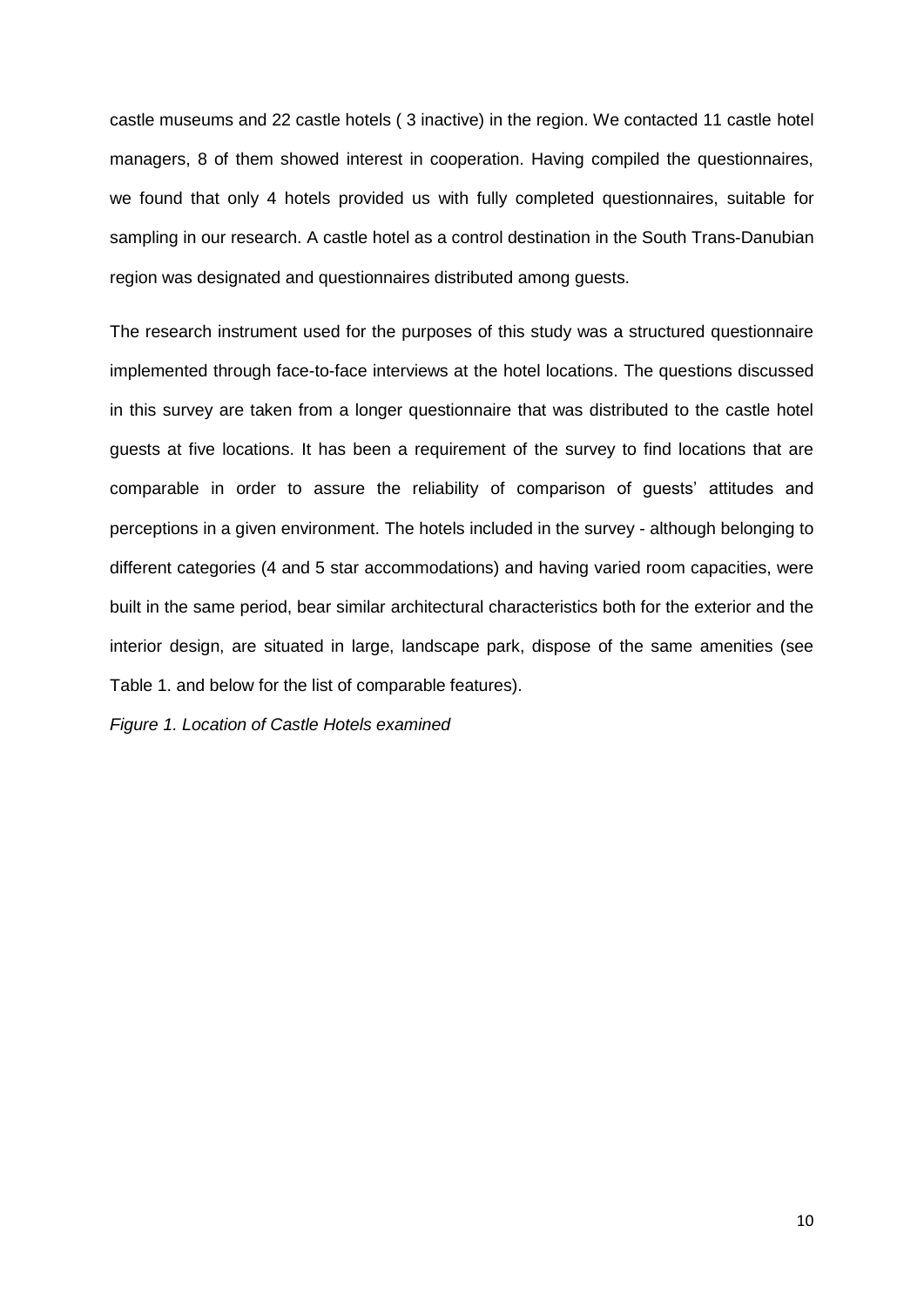

*Table 1. Castle Hotel features*

| Nr: | Castle hotel:                   | Cate-<br>gory: | Settlement:              | Rooms:         | Style of<br>castle: | Unique features:                        |
|-----|---------------------------------|----------------|--------------------------|----------------|---------------------|-----------------------------------------|
| 1.  | Mansion<br>Hotel Sasvár         | $5^*$          | Parádsasvár,<br>(Heves)  | $52+5$         | Romantic            | First 5* countryside<br>hotel           |
| 2.  | Castle Hotel<br>Puchner         | $4^*$          | Bikal.<br>(Baranya)      | $22+24+$<br>31 | Classical           | Renaissance<br>Theme Park               |
| 3.  | Hunguest<br><b>Hotel Palota</b> | $4^*$          | Lillafüred<br>(BAZ)      | 133            | Neo-<br>renaissance | Largest Castle hotel<br>in Hungary      |
| 4.  | Főnix Castle<br>Sanatorium      | $4^*$          | Nógrádgárdon<br>(Nógrád) | 40             | Classical           | First health care<br>centre in a castle |
| 5.  | Hotel<br>Castle<br>Szirák       | $4^*$          | Szirák<br>(Nógrád)       | $21+6+2$       | Baroque             | Forever Resort Chain<br>member          |

*Source: authors' compilation*

- Geographical location: mountainous area in small villages, number of resident population is less than 2000 persons<sup>5</sup>.
- ❖ Minimum one-hour drive by car from the capital.
- $\div$  Buildings are older than 100 years, in private ownership.
- Buildings are surrounded by large landscaped parks.
- Amenities include wellness and open-air sport facilities.
- Extensive information or exhibition on Architect, Builder Family and former utilisation of the castle on display.
- Availability of cultural-, training- and leisure programmes and events.

 5 Based on census of 01.01.2010 (KSH)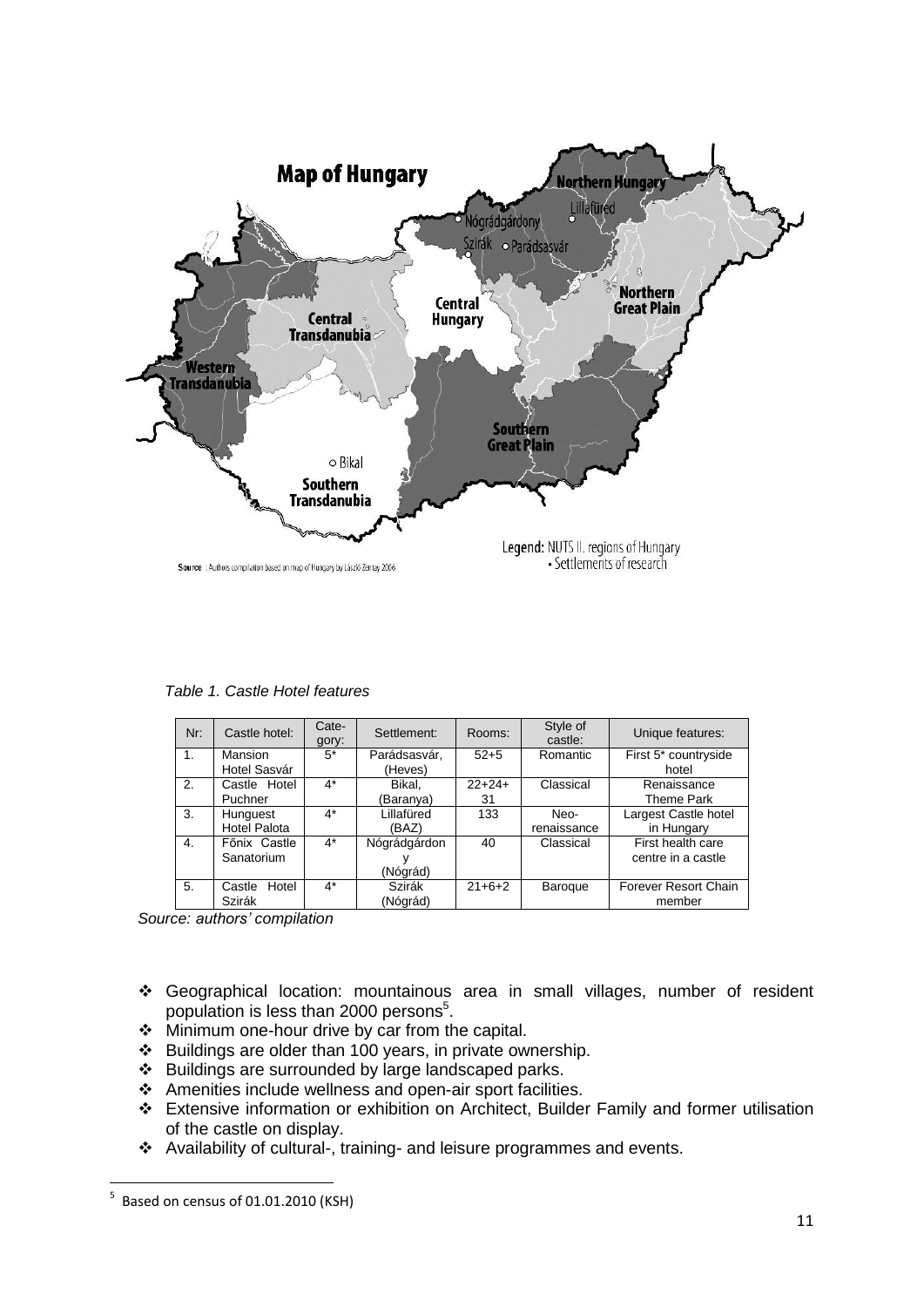#### ◆ All year-round opening.

 $\div$  Renovated or extended in the last ten years.

The interviews were conducted by tourism and hospitality students selected on academic criteria and under the guidance of the authors. Hotel guests were approached by the researchers at the end of their stay where they have had the opportunity to gain an experience at the destination. A pilot survey took place in March 2012 and the main data collection took place between early April and mid-May 2012. The interviews were carried out mainly on weekends where there was a likelihood of higher visitor frequency at the destinations. It has not been an objective to reach a representative sample, as the visitors themselves (due to the higher room rates) originate from more affluent layers of society, but to provide diversity among personal attributes and perceptions. This diversity of tourists in turn enables the generalization of the findings (Poria, Reichel, Biran 2006, p.167). In addition, it should be noted, that female guests were more approachable and more willing to reply.

In order to address the research objectives, first the reliability of the statements aimed at capturing the participants' perceptions of the site was measured. For this, guests were asked to reply to questions about the castle hotel in relation to their own heritage. A one to five scale was used, where 1 indicated *disagree* and 5 indicated *agree.*

The study objectives were articulated around the following assumptions:

- 1. Castle hotel guests are usually of a more mature age, and have a high level of education
- 2. Castle hotel guests' leisure time activities include visiting other cultural or historical heritage destinations
- 3. Castle hotel guests value the historic setting and the extra attribute of the destination that can provide authentic experience of reviving a specific epoch in history – this is reflected in their perception of and associations to the milieu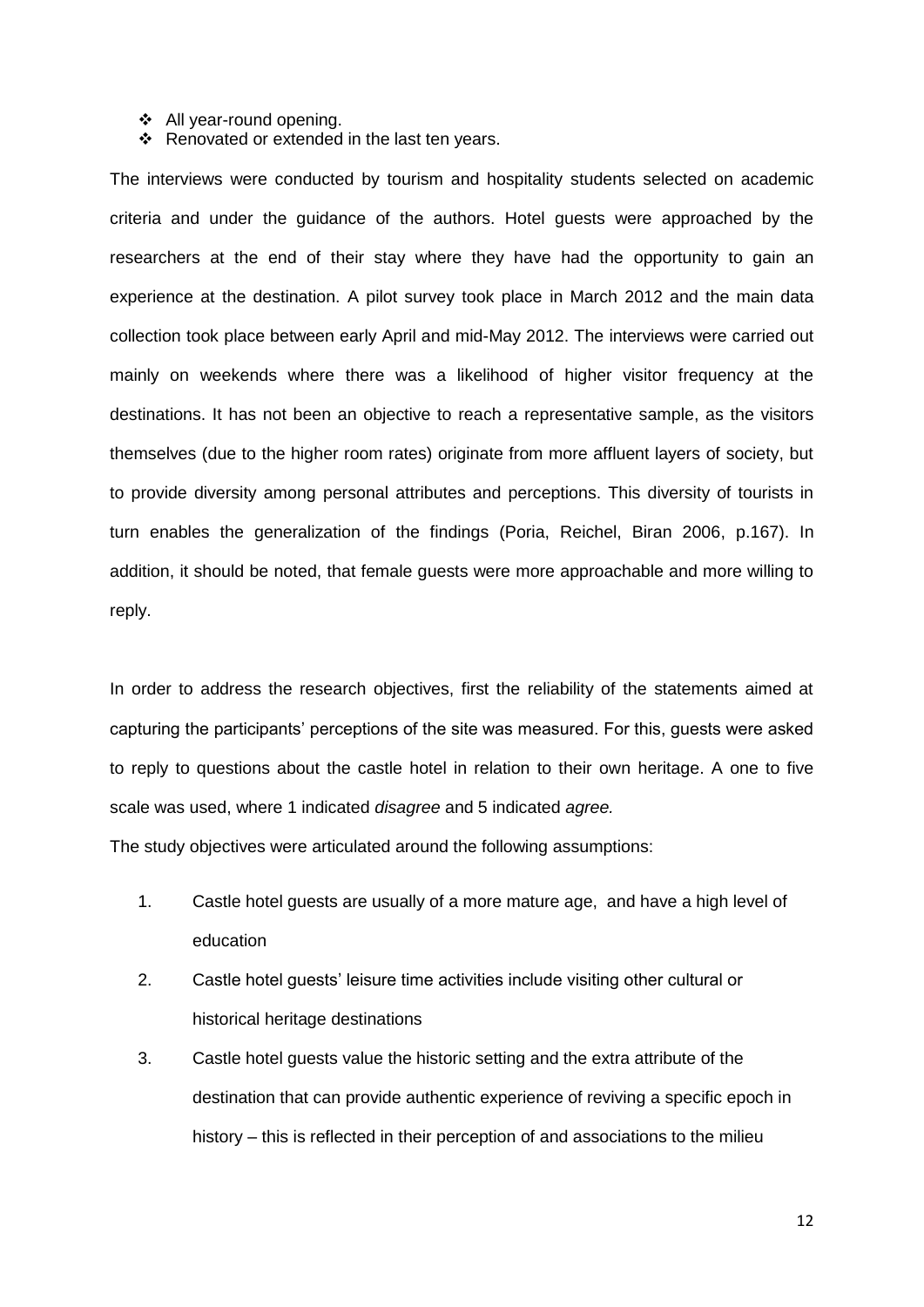4. Castle hotel guests believe that visiting and experiencing heritage locations can contribute to the reinforcement of national identity which in turn can help build solid foundations for survival in times of anomy

Answers to the questions were then analysed using SPSS 20. statistical software.

## *Survey findings*

The whole sample consisted of 270 participants (39,5 % male and 60,5 % female). The unequal ratio of female to male could be due to female guests more willing to participate in the interview. Of the total sample, the distribution of educational attainment was the following: primary level (8 classes): 9,1 % ; secondary education: 22,6 % ; vocational education: 14,3 % ; tertiary education: 53,6 % ; other type of education: 0,4 %.

The age distribution was as follows: under 18: 6,7 % ; 18-24 yrs: 18,4 % ; 25-44 yrs: 43,1 % ; 45-64 yrs: 24,7 % ; above 65 yrs: 7,1 %. This distribution is in line with the findings of Garrod and Fyall (2000) reporting that 'typical heritage tourists are older, with an interest in nostalgia. They are often wealthy'. Income questions in the sample have not been asked, due to the sensitive nature of the topic. Participants were also asked about their faith: 42,2% said they were religious, 39,3 % said they were not religious and 15,1 % refused to answer. On the other hand, when asked about the practice of their religion, the results turned out to be different: 29,3 % commonly practiced religion, 49,6 % did not practice religion and 15,6 % refused to answer.

| Question |                                                                                                                            | <b>Disagree</b> |        |        | Agree  |        |
|----------|----------------------------------------------------------------------------------------------------------------------------|-----------------|--------|--------|--------|--------|
| no.      | Interest and perception                                                                                                    |                 | 2      | 3      | 4      |        |
| 1.       | Visiting castles is part of your cultural<br>interest ( $mean = 3,38$ )                                                    | 6.8%            | 9.4%   | 36.5 % | 33.%   | 13,5 % |
| 2.       | You are generally interested in history<br>$(mean = 3, 49)$                                                                | 6.7%            | 10.8%  | 29.9%  | 32.5 % | 20,1 % |
| 3.       | Experience in castle hotels is embedded in<br>history (mean=3,30)                                                          | 9.8%            | 12.0%  | 30.5 % | 33,8%  | 13.9 % |
| 4.       | Knowing one's history constitutes a solid<br>foundations that can help society overcome<br>crisis ( <i>mean</i> = $3,10$ ) | 13.2 %          | 13.6 % | 37,7 % | 20.8%  | 14.7 % |

*Table 2. Visitors' historical interest and perception of the site*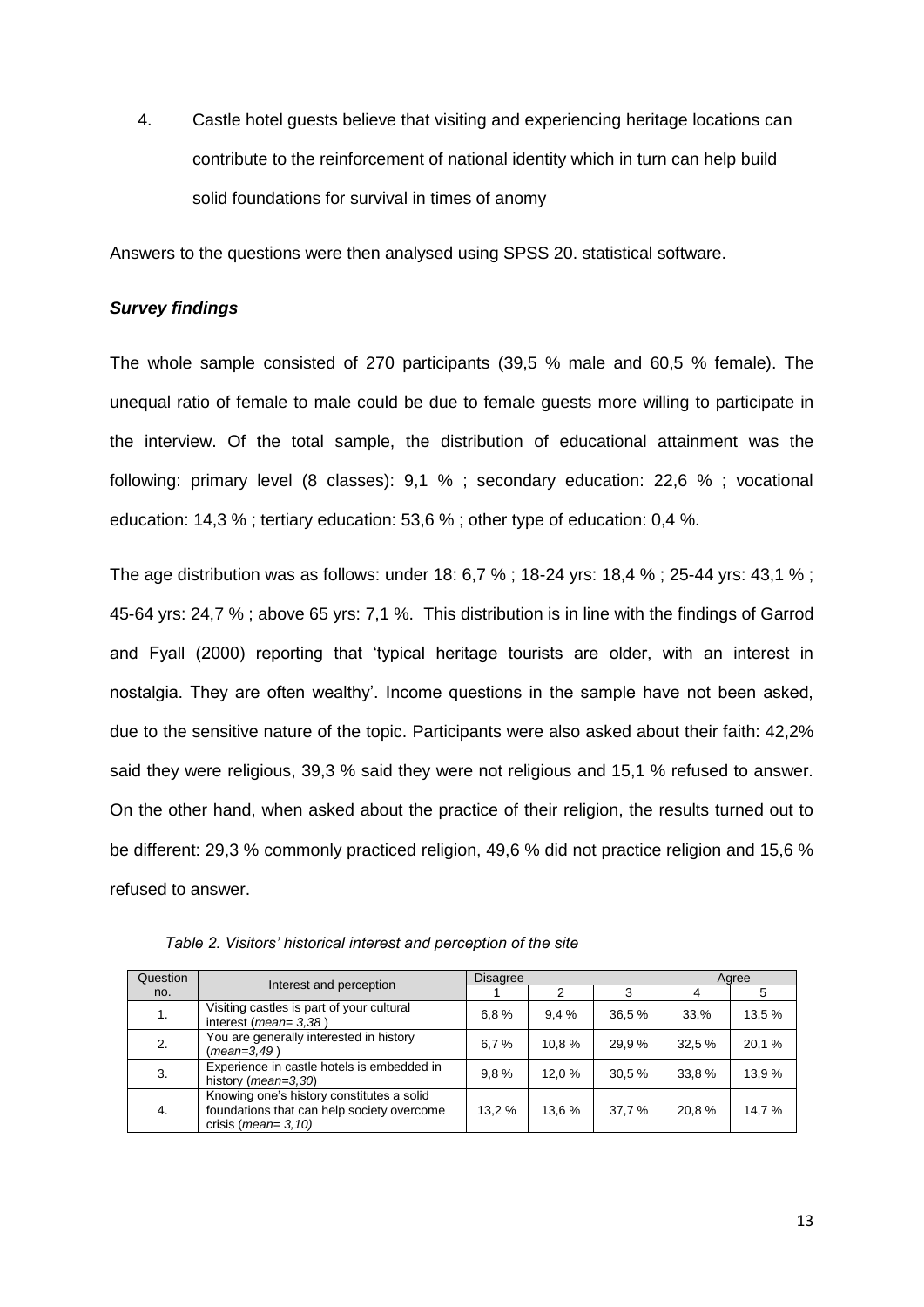One-way ANOVA search found that socio-demographic features such as age, gender and education level do not have a strong correlation to the above perceptions and attitudes, except for '*Education*' on item no.2.: '*Interest in history*' (Sig: ,039). In other words, those with higher education attainment level are more interested in history, and the majority of the sample (53,6 %) belong to this category.

Poria, Butler and Airey (2003, p.249) conclude in their survey that 'heritage tourism stems from the relationship between the supply and the demand. It is not so much the attributes themselves, but the perceptions of them, which is critical. ... visitation patterns have to do with participants' personal characteristics, their views, and the meanings they attach to different spaces'. The above four questions targeted at attitude and interest of guests *prior* to their stay at the castle hotel, so that motivation patterns could be obtained. From the answers (mean=3,38) it seems that guests' cultural visitation patterns is slightly above the average, and there may be other considerations that motivated them to stay at the castle hotel. General interest in history (mean =3,49) scores higher than castle visits. Interestingly, guests' perception of their stay at the castle hotel does not show any significant relationship to historical experience ('embeddedness in history'), which may mean that it is difficult for modern people to revive or place themselves in the castle builder aristocrat's luxurious life.

Another explanation for this phenomenon can be that the castle interior design and the atmosphere, design attributes do not allow guests to be fully immersed in the period when the castle dwellers lived. This is an issue for the management to consider whether or not the guests' experience can be further enhanced and by what solutions. It is also true that due to the specific status of the aristocracy in the region, 'ordinary' people still perceive a distance from them and cannot fully identify with their lifestyle and behaviour (Godsey1999). The score for the fourth question (knowing historical past can constitute a foundation helping society to overcome crisis) with mean=3,10 is inferior to the score of the previous questions. This can mean any of the followings: Hungarian society is composed of members that are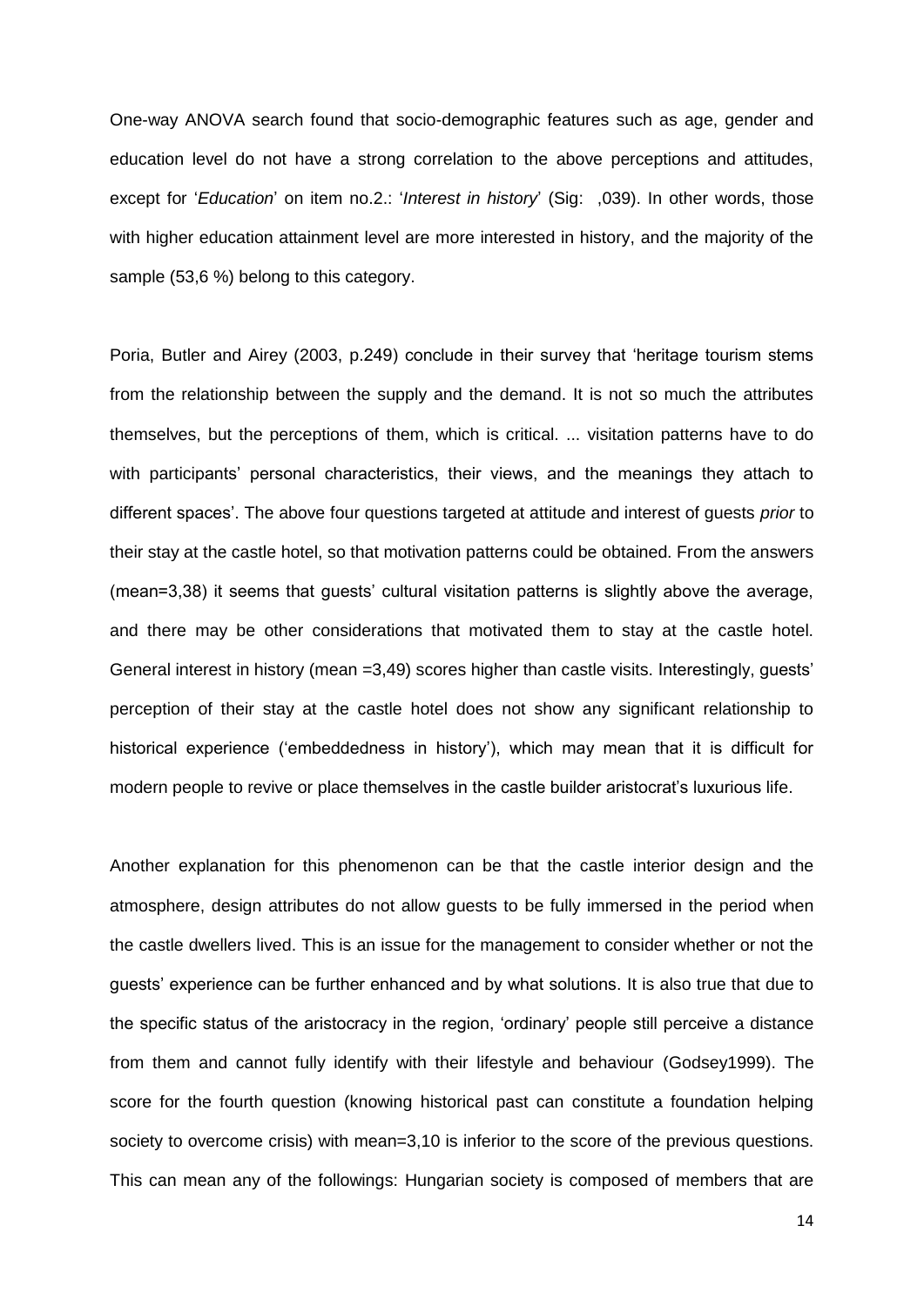highly individualistic. Hungary ranks on the  $5<sup>th</sup>$  place in terms of individualism vs. collectivism as cultural value (Füstös, L., Róbert, P., Tárnok, O. eds. 2011, p.112). On the other hand subjective well-being is undoubtedly the lowest in the region (Böhnke 2008) and Hungarians have lost in faith in the political institutions of the country (Füstös, Róbert, Tárnok, eds. 2011, p.114). The combination of these factors may result in the unclear perspective for overcoming anomy, value- or economic crisis. It is not necessarily the loss of faith in the historical past, as historical past as a value category is highly appreciated by the population. The results of the above attitude and value questions clearly follow vale patterns explored in the most recent value investigations such as World Values Survey Wave 5: 'Hungarians are distrustful, frown upon social inequality and think the welfare system is unfair. They are in two minds about breaking rules and are deeply committed to state redistribution. They live according to historical patterns embedded in their everyday life. They are in favour of tradition, this attitude is slightly rising between 2004-2008. This places their values and attitudes closer to those of Eastern Orthodox countries than to the West.' (TÁRKI 2009, p.123)

In a second instance, the correlations between the attitude and perception items were investigated, using bivariate Spearman correlation.

|            |               |                            | Castle visits | Overcome<br>Crisis | Interest in<br>history | Stay<br>embedded in<br>history |  |
|------------|---------------|----------------------------|---------------|--------------------|------------------------|--------------------------------|--|
| Spearman's |               | Correlation<br>Coefficient | 1,000         | ,346"              | $,454$ <sup>**</sup>   | $,453$ <sup>**</sup>           |  |
| rho        | Castle visits | Sig. (2-tailed)<br>N       | 266           | ,000<br>261        | ,000<br>264            | ,000<br>262                    |  |
|            | Overcome      | Correlation<br>Coefficient | ,346"         | 1,000              | ,449**                 | $,476$ **                      |  |
|            | Crisis        | Sig. (2-tailed)            | ,000          |                    | ,000                   | ,000                           |  |

*Table 3. Attitude and perception correlations*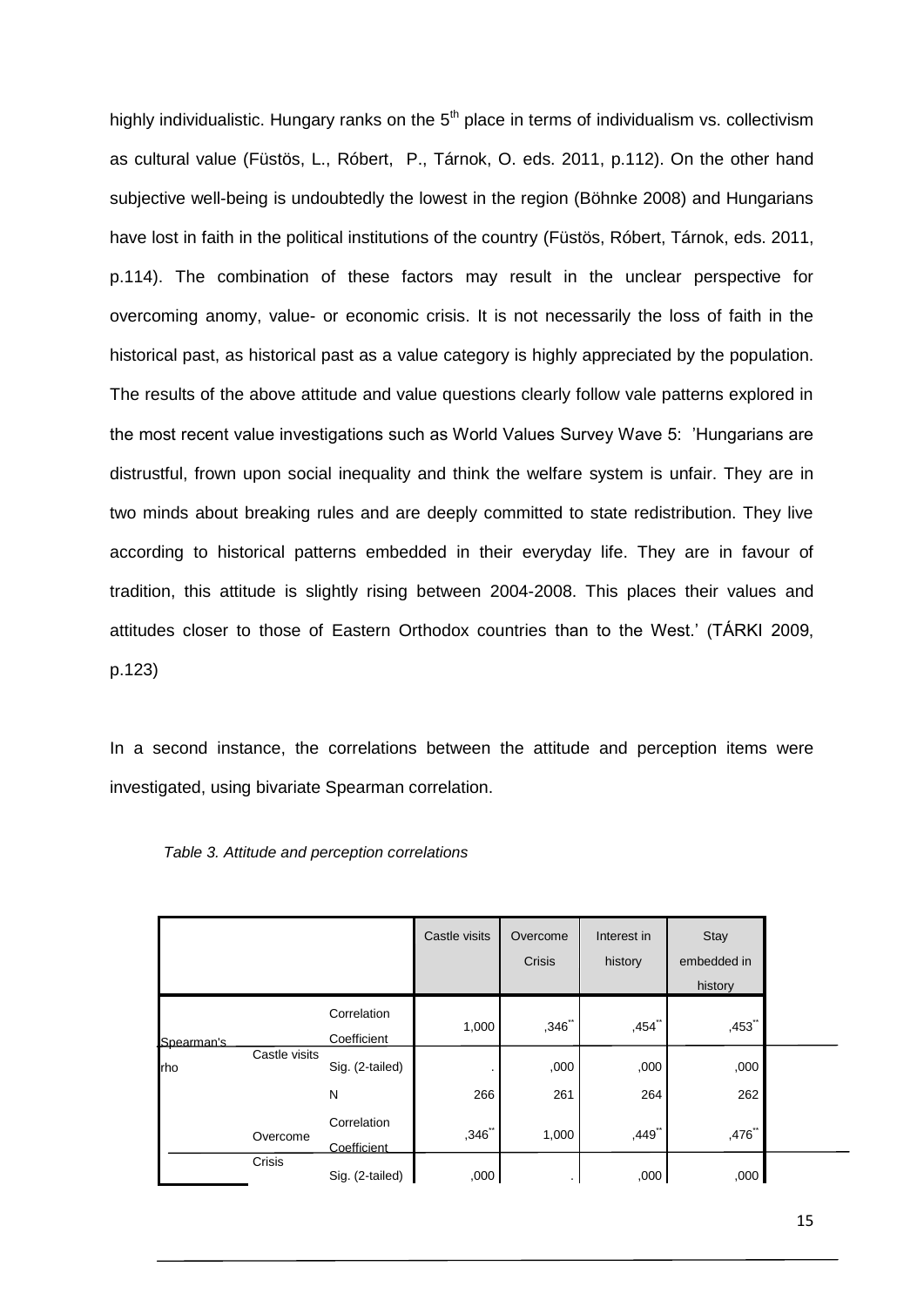|                        | N                          | 261                  | 265    | 263   | 262   |
|------------------------|----------------------------|----------------------|--------|-------|-------|
| Interest in            | Correlation<br>Coefficient | $,454$ <sup>**</sup> | ,449** | 1,000 | ,416" |
| history                | Sig. (2-tailed)            | ,000                 | ,000   |       | ,000  |
|                        | N                          | 264                  | 263    | 268   | 264   |
| Stay                   | Correlation<br>Coefficient | $,453$ "             | ,476** | ,416" | 1,000 |
| embedded<br>in history | Sig. (2-tailed)            | ,000                 | ,000   | ,000  |       |
|                        | N                          | 262                  | 262    | 264   | 266   |

\*\*. Correlation is significant at the 0.01 level (2-tailed).

The investigation reveals significant correlations between the items in the attitude and perception inventory, but the most significant correlations, in order of significance are found between *'Stay embedded in history*' and '*Overcome crisis'* = ,476; followed by *'Castle visits' and 'Interest in history'* = ,454; and *'Castle visits'* and *'Stay embedded in history'* and *'Castle visits' = ,453.*

The next phase in the investigation process was the domain of associations. Castle hotel guests were asked to – focussing on the word '*castle*' select from a repertory of items any 5 that are conjured up. The repertory items pertain to architectural, social, cultural, historical and lifestyle characteristics of castles. Associated items did not have to be in a rank of importance. It resulted that many respondents did not even provide more than 2-3 associated items. Reported items were then aggregated and a rank, based on the number of mentions was calculated. The associated items are presented in Table 4.

| Rank | Item name                    | Percen- | No. of   |
|------|------------------------------|---------|----------|
|      |                              | tage    | mentions |
| 4.   | Aristocracy                  | 9,4%    | 113      |
| 5.   | Representative building      | 8.9%    | 107      |
|      | Expensive maintenance        | 1,6%    | 19       |
| 1.   | <b>Historical past</b>       | 14,1%   | 170      |
|      | Hotel                        | 6.7%    | 81       |
|      | Museum                       | 5,0%    | 60       |
|      | Estate administrative centre | 2.7%    | 32       |
| 3.   | Luxurious lifestyle          | 11,0%   | 133      |
|      | Ample space                  | 6.2%    | 75       |
|      | Servants                     | 3,1%    | 37       |
|      | Cultural salon               | 2,0%    | 24       |
|      | Balls, receptions            | 7,9%    | 95       |

| Table 4. Items associated to 'Castle' |
|---------------------------------------|
|---------------------------------------|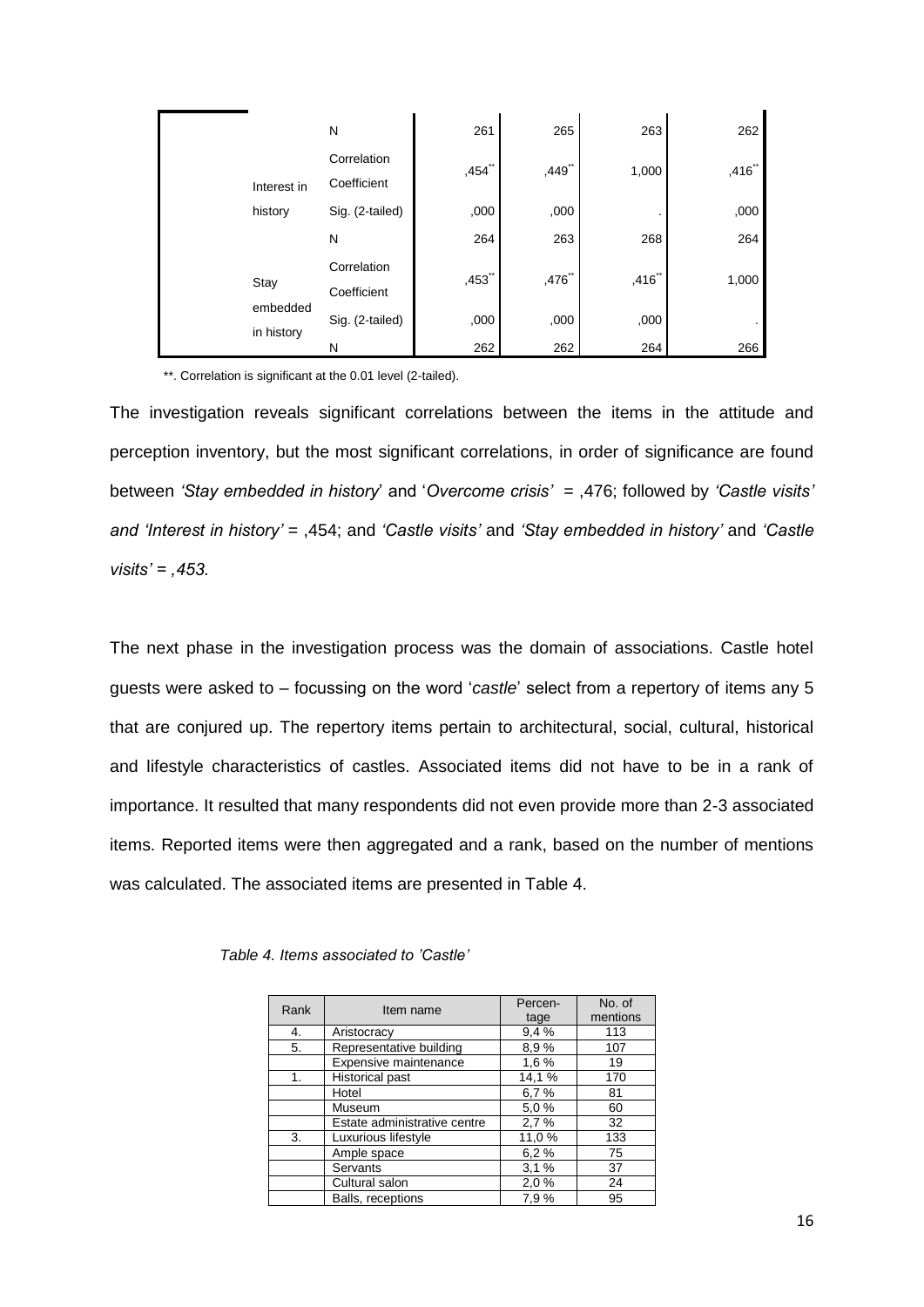|          | Historical monument | 8.5%   |     |
|----------|---------------------|--------|-----|
| <u>.</u> | Landscape park      | 13.0 % | 156 |
| ™otal    |                     | 100    | 204 |

The first element that stands out of these results is that guests, although their interviewing took place in a historical setting, in a 4 or 5 star hotel, did not associate the castle with hotel accommodation. In fact, hotel as an item of association reached a very low ranking (6,7 %). On the other hand, the first rank item in the guests' associative work is '*historical past*' with 14,1 %, followed by 'landscape park' 13,0 % and 'luxurious lifestyle' with 11,0 % on third place. All these three features pertain to the luxurious lifestyle of aristocrats and amenities that castles built in the 2<sup>nd</sup> half of the 19<sup>th</sup> century included. '*Aristocracy*' as a social class is on 4th place with 9,4 % of the total number of mentions, followed by '*representative building*' with 8,9 % .

The results of this associative phase reveal the following pattern: although guests' perception and attitudes relating to history are not extremely articulate and strong as seen in Table 2., the ranking clearly demonstrates that castles belong to historical past, and as such they are heritage sites. Castles in the respondent's cognition are surrounded by landscape parks and the combination of these two features result in the luxurious lifestyle that aristocrats lived and which can be revived by staying in a castle hotel. Now, this result has a special message for destination management: guests are motivated by reviving historical past and benefiting from the aristocrats' special lifestyle, but the destination fails to accomplish this objective.

#### **Conclusion and future research**

#### *Implications for Management*

When promoting the castle hotel feelings and emotions underlying the historical heritage attribute are relevant in order to attract guests. Previous research shows that tourism destinations and their management offer emotional and cognitive stimuli and facilitate service experience consumption (Horváth 2012). Results of the current survey reveal that search for emotional connection was the most important motivation factor for hotel guests, therefore, communication elements should emphasize emotional experience connected to the historical heritage aspect guests are expected to have. In an attempt to provide better and more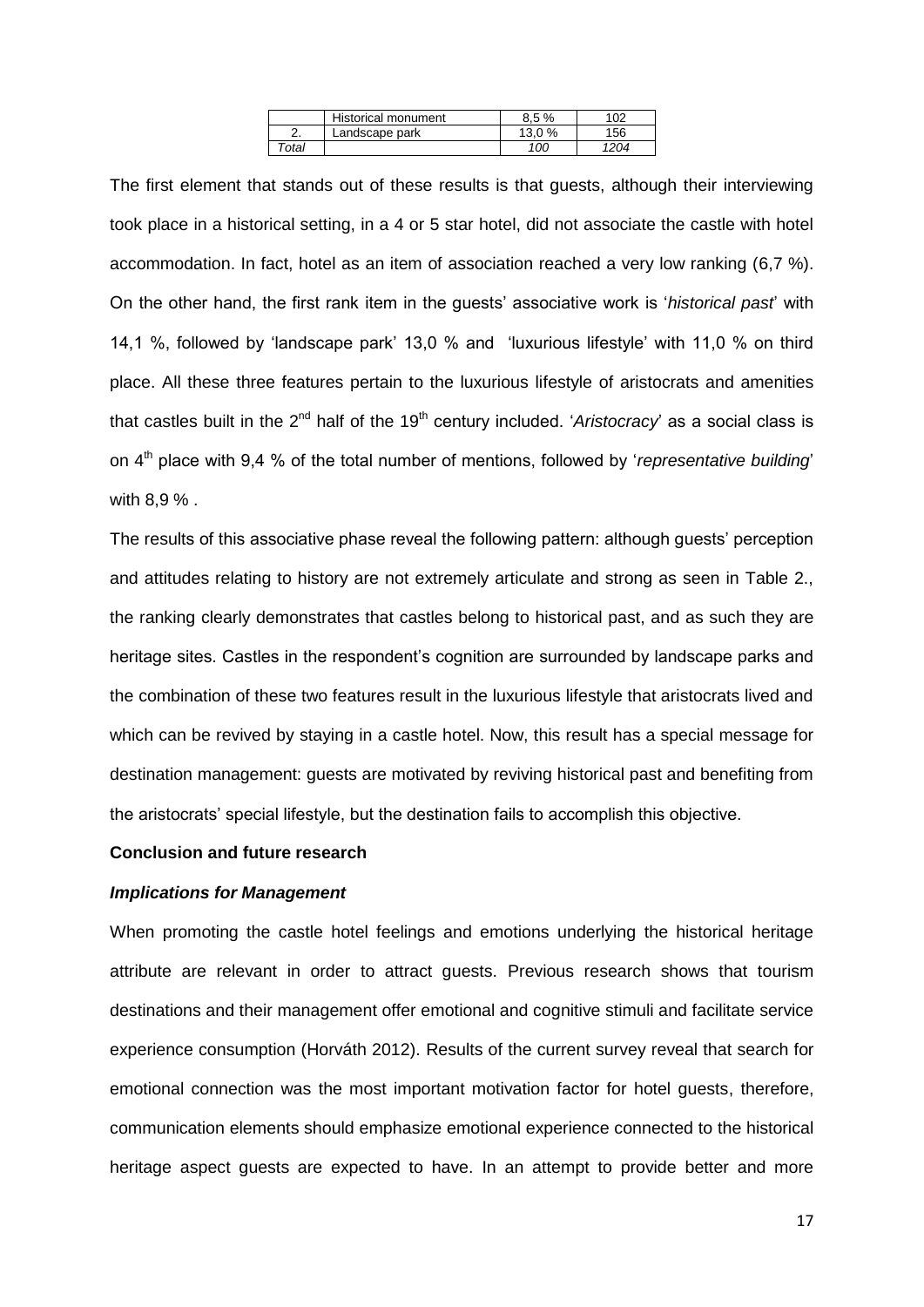holistic experience for the castle hotel guests, the heritage interpretation process should be facilitated and enhanced. Management should fully deploy the characteristics of the physical structures of the castle hotels in order to provide a staged authentic experience for the guests. Guests, based on their former experience, knowledge and emotional state will interpret historical heritage differently. Ashworth (1996, 1998) highlights this point and suggests that different individuals perceive and encounter heritage spaces in different ways based on their own cultural backgrounds. Moreover, history on display often represents far more than just a formal educational experience; for example, it may evoke an emotional experience (Poria, Butler and Airey 2003c) or allow one to ''feel connected to ancestors and ancestral roots'' (McCain and Ray 2003, p.713). Additionally, Uzzell (1998) suggests that ''museums and interpretive centers can be seen as places where people come to understand themselves'' (p.16).

The survey tried to conjure a picture of guest attitudes and perceptions of historical past as well as associations to historical past at a special hybrid destination that combines historicocultural heritage and hospitality. Its findings demonstrate that guests' perception of historical past is embedded in their personal value system, and visitation patterns depend on personal characteristics such as education attainment and general interest in history. Guests are hesitating to commit themselves to the idea that crisis situations (value crisis, anomy as a consequence of globalisation, socio-economic transition or economic crisis) can be solved by reinforcing national identity formation based on historical identity and understanding one's historical past. This postulate needs more in-depth analysis and survey, as there are other components of identity formation, which – due to the limitations of this study – were not addressed. As a first approach, it can be stated that the uncertain attitude towards solutions by knowing historical past is partly the consequence of value crisis and more particularly, Hungarians' distrust of political institutions.

Castle hotels' image as a tourism destination is primarily a place of luxurious conditions, accommodation with landscape park, built and owned by aristocrats where a period of history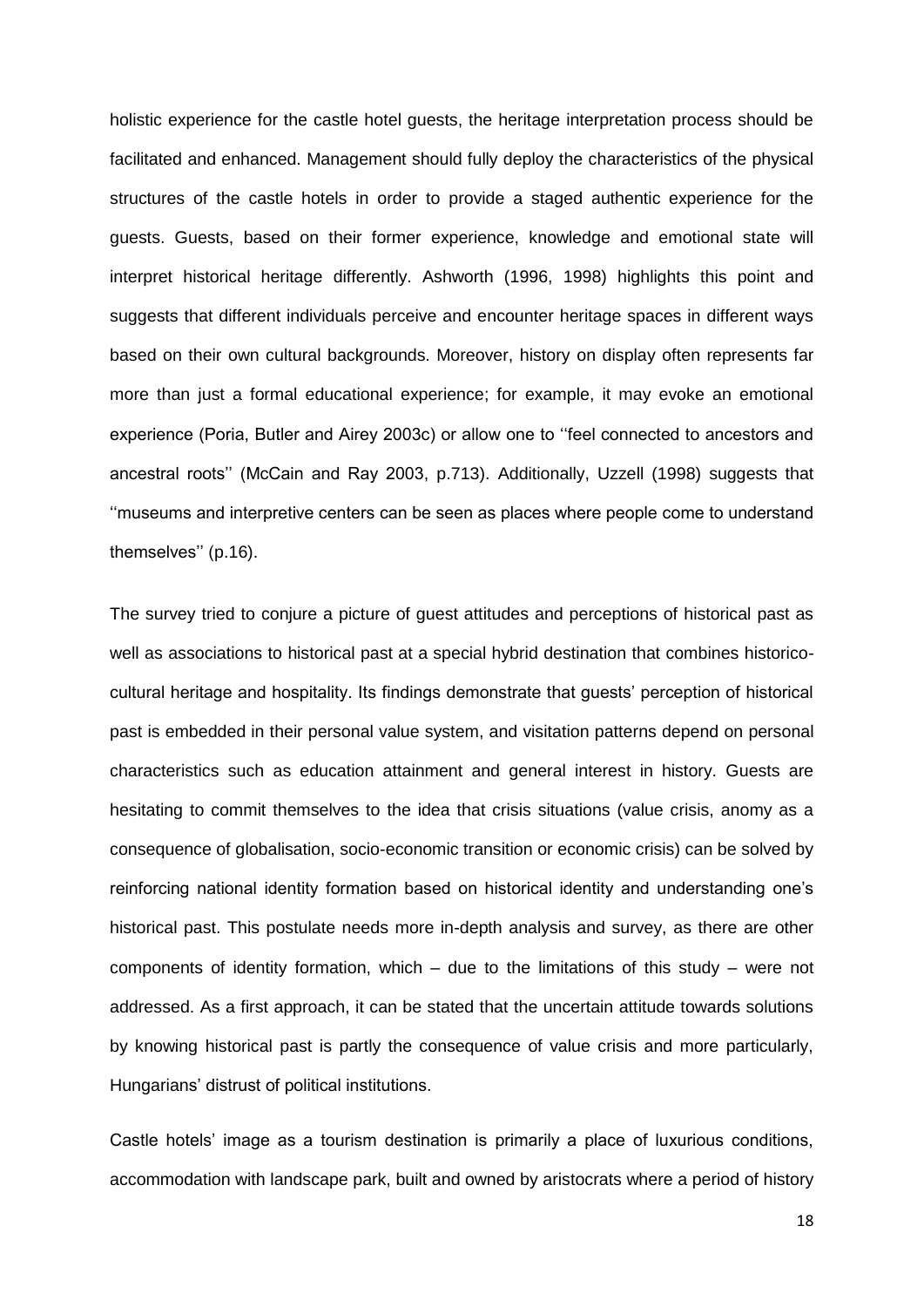can be revived. It is the image of luxury and aristocratic lifestyle, high-class amenities and not so much the need to be connected to historical past that motivates visitors. It is clear from the survey that guests distinguish between 'castles' and 'the castle hotel site' where they stayed during the interview period. 'Castles' are perceived with more positive attributes than castle hotel, the actual destination. 'Castles' conjure up images of luxurious lifestyle or aristocrats, somewhat distant from contemporary hotel guests' lifestyles.

Another observation and proposal for elaborating future research plan is the issue of *explicit*  vs. *implicit* perceived image. The value of understanding the destination images perceived by potential tourists is generally recognised, as such images are crucial in the actual travel decision-making process, (Chen and Tsai, 2007). The measurement of destination image traditionally relied on self-report measures (Echtner and Ritchie, 1991) and (Tasci et al., 2007), such as questionnaires and group interviews, focusing on the explicit cognitive process. Meanwhile previous studies have empirically confirmed the validity and sensitivity of implicit cognition in a consumer behaviour setting ( [Brunel et](http://www.sciencedirect.com/science/article/pii/S0261517711000380#bib5) al., 2004), Self-report measures measure *explicit* perceived image. Therefore, the limitations of self-report measures and the importance of implicit cognition urge tourism researchers to take implicit measurement of destination image into consideration. In light of a growing amount of social psychology research, explicit measure is restricted by the respondent's introspective ability; and individuals may have two different cognitive processes toward an object at the same time – one is conscious explicit cognition and the other is unconscious implicit cognition (Yang, He, Gu 2012, p.51).

*Figure 2: Castle Hotel Sasvár, Parádsasvár*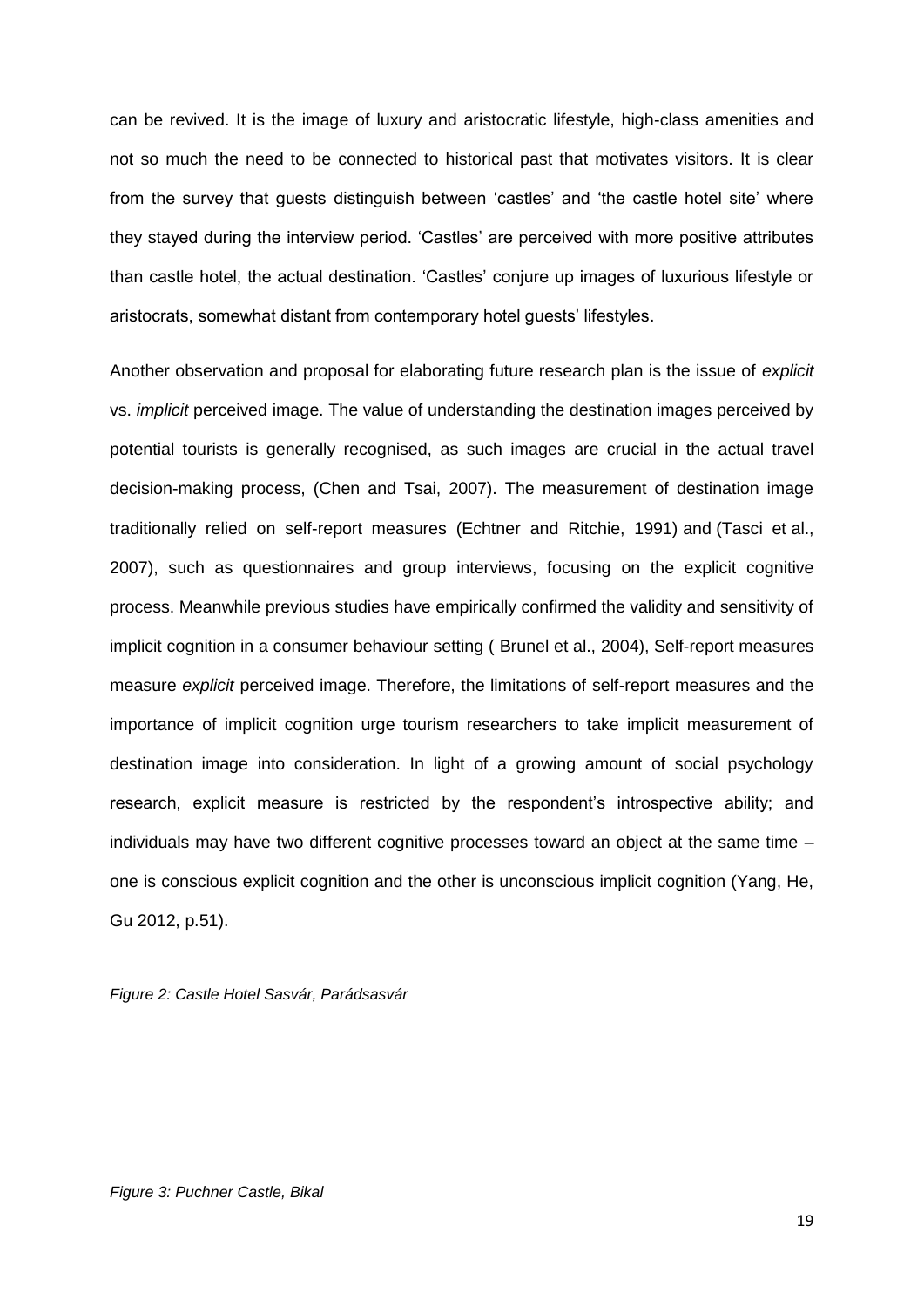*Figure 4: Hunguest Hotel Palota, Lillafüred*

*Figure 5. Főnix Castle Hotel, Nógrádgárdony*

*Figure 6. Castle Hotel Szirák, Szirák*

# **Reference list**

Anderson, B. 1991, *Imagined communities. Reflections on the origin and spread of nationalism*. Verso, London.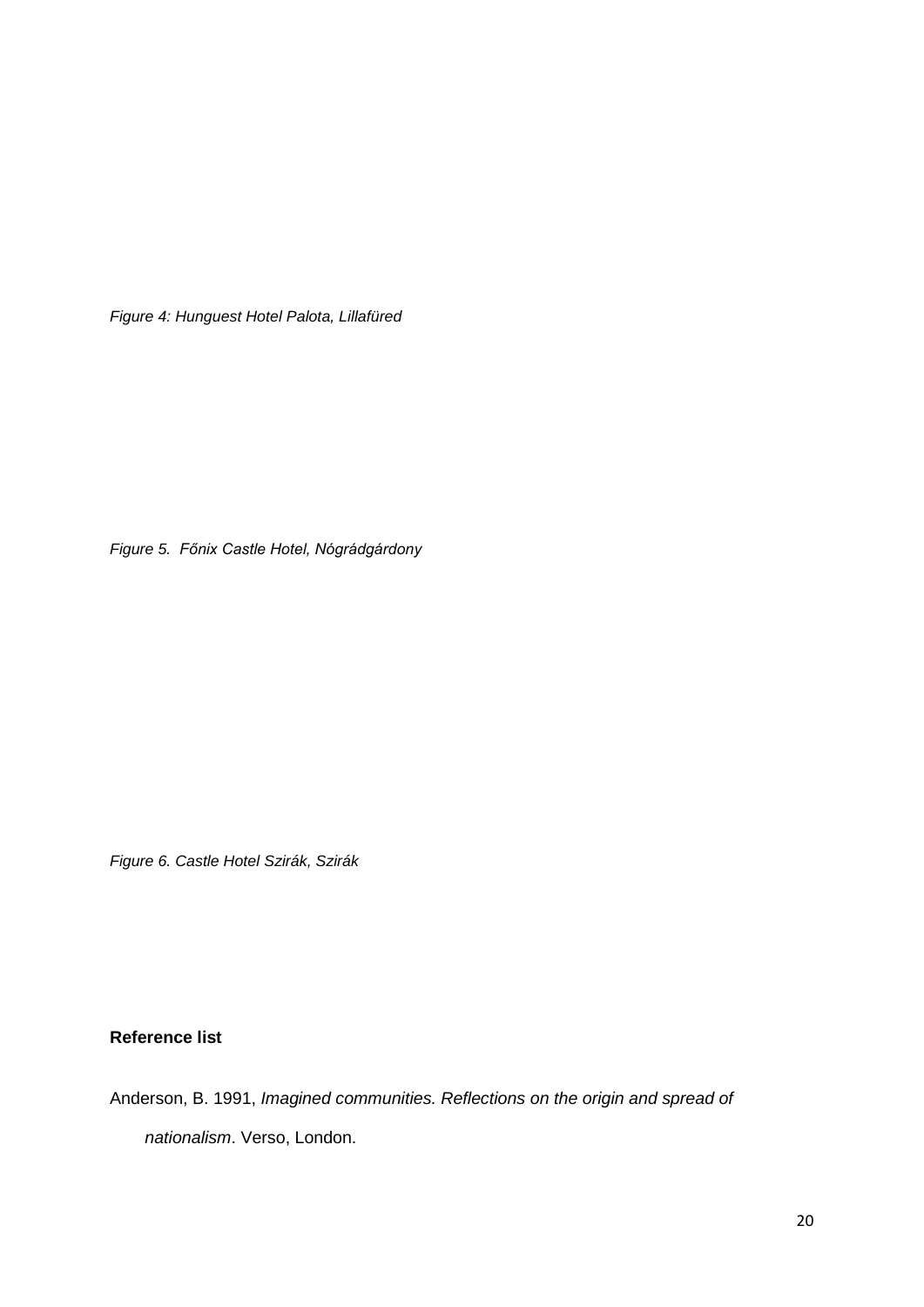- Ashworth, G.J. 1998, 'From history to heritage from heritage to identity' in *Building a New Heritage*: *Tourism, culture and identity in the new Europe,* eds. G.J. Ashworth*,* and J. Larkham, Routledge, London, pp.13-30.
- Ashworth, G.J. & Turnbridge, J.E.1999, 'Old cities, new pasts: Heritage planning in selected cities of Central Europe', *GeoJournal* 49, pp.105–116.
- Baskar, B. 2010, 'Southbound, to the Austrian riviera: The Habsburg patronage of tourism in the Eastern Adriatic', *Anthropological Notebooks,* vol.16, no.1, pp.9-22.
- Beerli, A., Josefa D. Martín 2004,'Factors influencing destination image'. *Annals of Tourism Research,* vol. 31, no. 3, pp. 657–681.
- Beerli, A.; Martín, J.D. 2004, 'Tourists' characteristics and the perceived image of tourist destinations: a quantitative analysis—a case study of Lanzarote, Spain'. *Tourism Management vol.*25. pp.623–636.
- Bigné, J. E., Andreu, L. & Gnoth, J. 2005, 'The theme park experience: An analysis of pleasure, arousal and satisfaction', *Tourism Management, vol.26. no.*6, pp.833-844.
- Böhnke, P. 2008, 'Does Society Matter? Life Satisfaction in the Enlarged Europe', *Social Indicators Research*, [vol.87, no.](http://www.springerlink.com/content/0303-8300/87/2/) 2, pp.189-210.
- Breakwell, G. M. 1986, *Coping with Threatened Identities*, Methuen, London.
- Brunel, B.C. et al., 2004, 'Is the implicit association test a valid and valuable measure of implicit consumer social cognition?', *Journal of Consumer Psychology*, vol.14, no.4, pp. 385–403.
- Chen, C., & Tsai, D., 2007, 'How destination image and evaluative factors affect behavioural intentions' *Tourism Management*, vol.28, no.4, pp.1115-1122.

Council of Europe 2009, *Heritage and beyond,* Council of Europe Publishing, Strasbourg Cedex.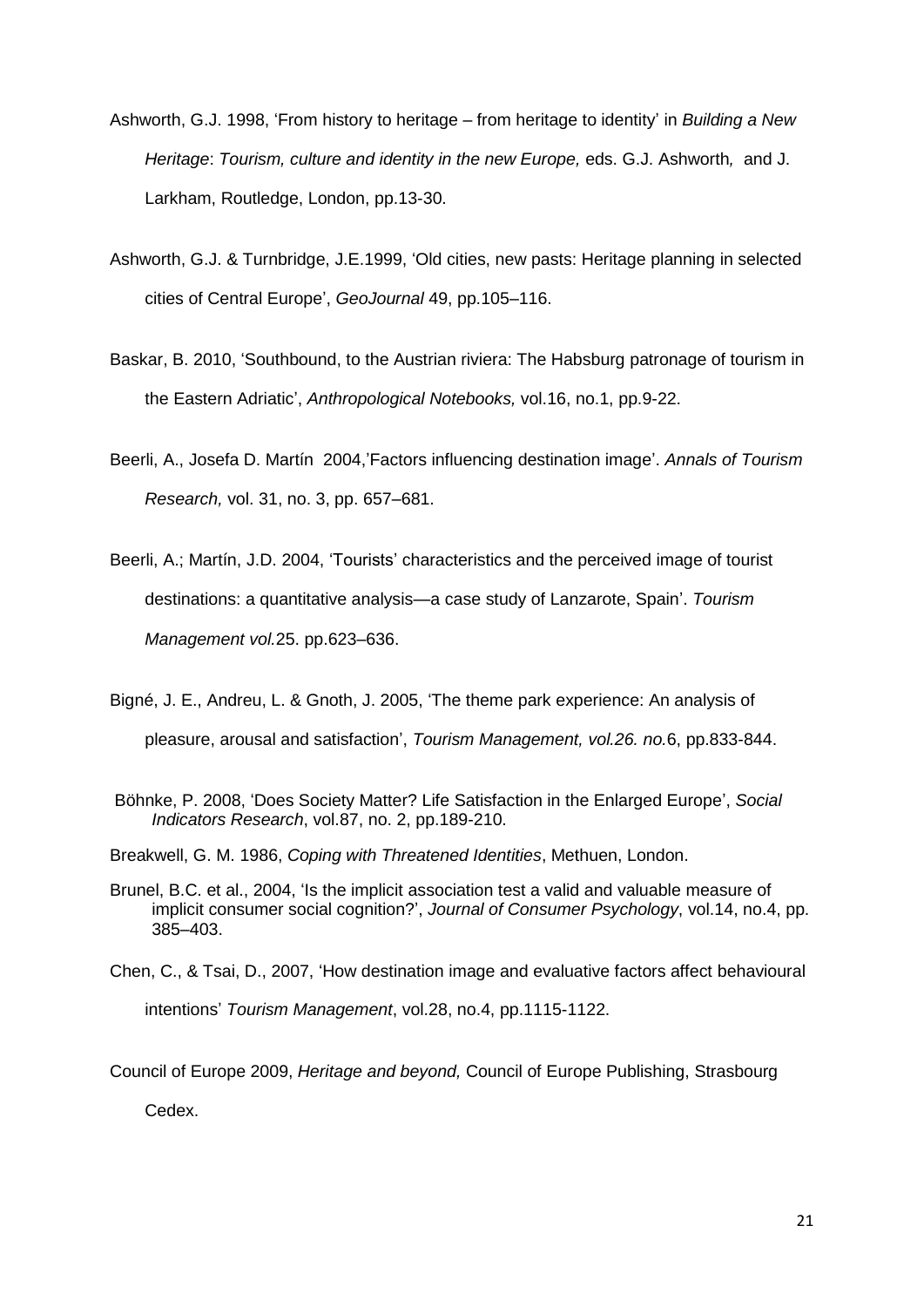- Directorate for Cultural Heritage, Norway 2005, *Cultural Heritage Monuments and Historic buildings as value generators in a post-industrial economy. With emphasis on exploring the role of the sector as economic driver,* Available from*:*. [http://www.hs](http://www.hs-intl.com/resources/publications)[intl.com/resources/publications,](http://www.hs-intl.com/resources/publications) [May 23, 2012].
- Echtner, C.M., & Ritchie, B. J. R. 1991, 'The meaning and measurement of destination image', *Journal of Tourism Studies*, vol.2, no.2 , pp. 2–12.
- Ek, R., Larsen, J., Hornskov, S. B., & Mansfeldt, O. K. 2008, ' A dynamic framework of tourist experiences: Space-time and performances in the experience economy', *Scandinavian Journal of Hospitality and Tourism, vol.8.no.*2, pp.122-140.
- Frew, E., White, L. eds. 2011,*Tourism and National Identities An International Perspective.*  Routledge, London.
- Füstös, L., Róbert, P., Tárnok, O. eds 2011, *[European Social Register 2011](http://www.esshu.hu/node/120)*\_1 MTA SZKI, PTI, Budapest, p. 248.
- Garrod, B. and Fyall, A. 2000, ''Managing heritage tourism'*, Annals of Tourism Research*, vol. 27, no. 3, pp. 682-708.
- Giddens, A. 2004, *Modernity and Self-Identity. Self and Society in the Late Modern Age.*  Polity, Cambridge.
- Gnoth, J. 1997, 'Tourism motivation and expectation formation'. *Annals of Tourism Research,* vol.24, no.2, pp.283-304.
- Gnoth, J., & Zins, A. H. 2011, 'Developing a tourism cultural contact scale'. *Journal of Business Research.*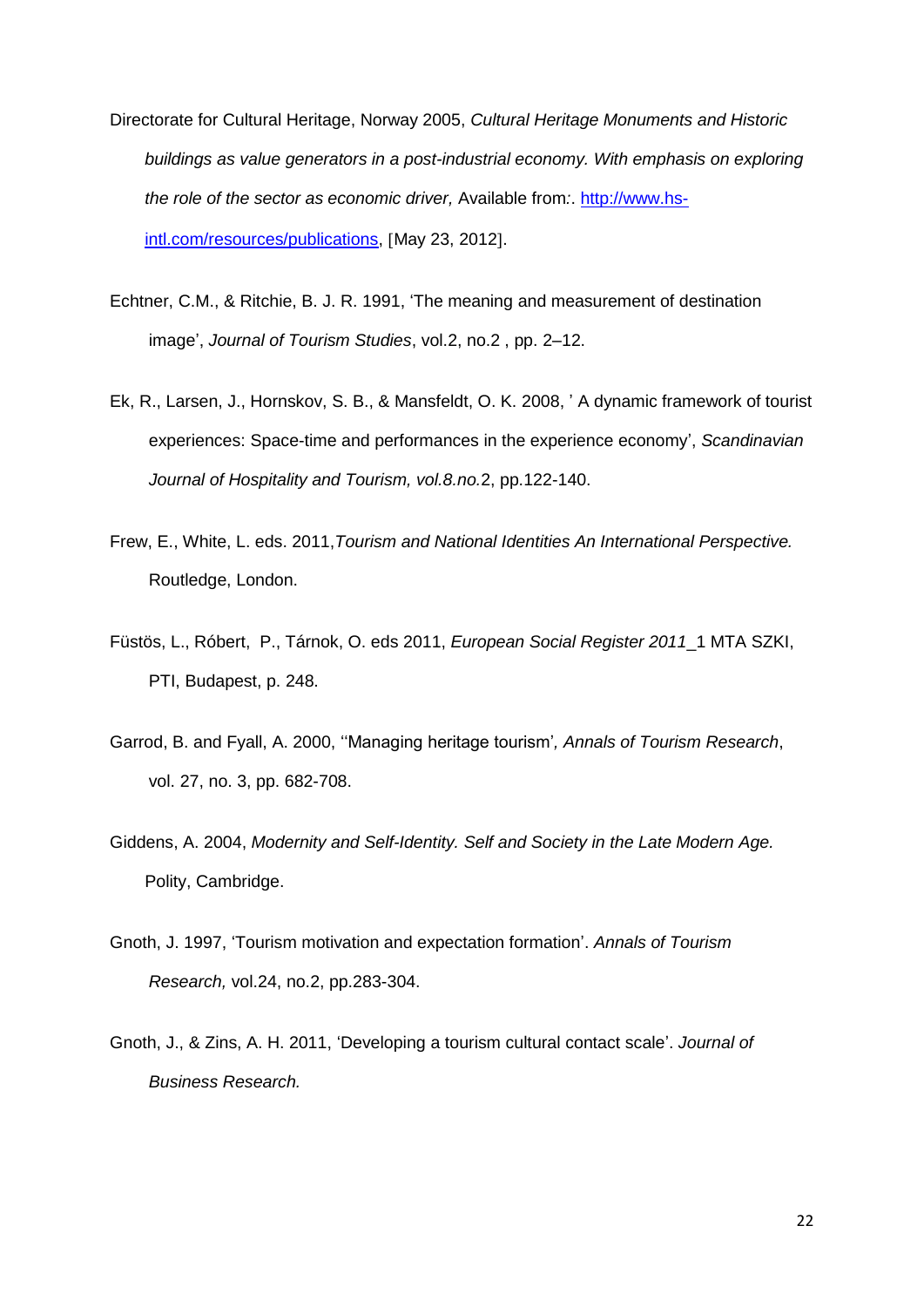- Godsey, William D. Jr. 1999, ' Quarterings and Kinship: The Social Composition of the Habsburg Aristocracy in the Dualist Era.' *The Journal of Modern History*, Vol. 71, No. 1 (March), pp. 56-104.
- Hargrove, C. 2002, 'Heritage tourism', *Cultural Resource Management*, vol.25, no.1, pp.10- 11.
- Hlavay, R. 2007,' *Kastély & kvártély'* [Castle & Accommodation], *Figyelő, vol.* 20. December 2007 – 2 January 2008, pp. 90-93.
- Horváth, Zs. 2012, 'The Memorable Tourism Experience' in *Cultural Tourism Handbook,* eds Richards,G.& Smith, M., Routledge, London
- Jamal, T., & Tanase, A. 2005, 'Impacts and conflicts surrounding Dracula park, Romania: The role of sustainable tourism principles', *Journal of Sustainable Tourism*, vol.13, no.5, pp. 440-455.
- Kim, J. , Ritchie, J. R. B., & McCormick, B. 2012, 'Development of a scale to measure memorable tourism experiences', *Journal of Travel Research, vol.51, no.*1, pp.12-25.
- Koppány, T. 2006, *A castellumtól a kastélyig* [From Castellum to Castle] (Tanulmányok a magyar kastélyépítés történetéből) [Studies from the History of Hungarian Castle Construction], História Antik Könyvesház Publishing House, Budapest.
- Laws, E. 1998, 'Conceptualizing visitor satisfaction management in heritage settings: An exploratory blueprinting analysis of Leeds castle, Kent.' *Tourism Management, vol.19, no.*6, pp.545-554.
- Light, D. 2009, 'Performing Transylvania: Tourism, fantasy and play in a liminal place.' *Tourist Studies,* vol.9, p. 240.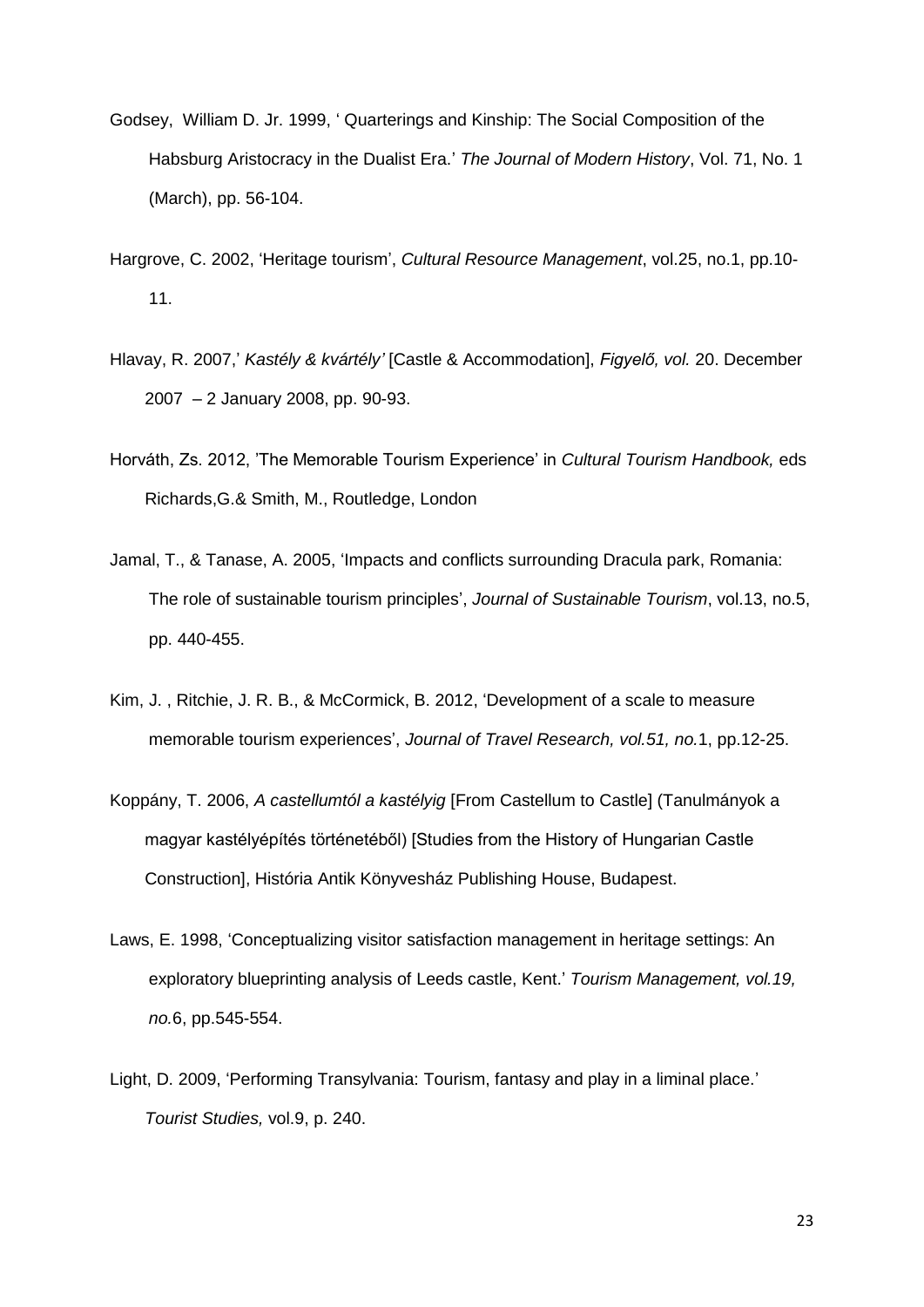- Martos, T., & Kopp, M. S. 2012, ' Life goals and well-being: Does financial status matter? evidence from a representative Hungarian sample.' *Social Indicators Research,* vol.105, no.3, pp.561-568.
- McCain, G. & Ray, N.M. 2003, ''Legacy tourism: the search for personal meaning in heritage travel111', *Tourism Management*, vol. 24, no. 6, pp. 713-17.
- Michalkó G, Rátz T. 2008, 'The Role of the Tourist Milieu in the Social Construction of the Tourist Experience.' *Journal of Hospitality Application and Research, vol.*3, no.1, pp. 22- 32.
- Nagy A Petykó Cs. 2007, ' Adalékok a kastélyok turisztikai célú hasznosításához és megközelíthetőségükhöz Borsod – Abaúj – Zemplén megyében' [Datas of tourism utilization and approach by Castles of Borsod – Abaúj – Zemplén County] in *Innovációk a térben [Innovations in space]* eds. Tésits – Tóth – Papp, University of Pécs, Faculty of Sciences, Pécs, pp.150-151.
- Nagy, A. & Horváth, Zs.2012, 'Örökségi értékek egy desztináció életében, arculatában.' in *A Turizmus Területi Dimenziói,* ed. Hanusz, Á., Nyíregyházi Főiskola Turizmus és Földrajztudományi Intézet, Debrecen, pp. 121-132.
- Nicholls, S., Vogt, C. & Jun, S.H. 2004, 'Heeding the call for heritage tourism', *Parks & Recreation*, Vol. 39 No. 9, pp. 38-49.
- Oom do Valle, P., Correia, A., & Rebelo, E. 2008, 'Determinants of tourism return behaviour', *Tourism & Hospitality Research*, vol.*8, no.*3, pp.205-219.
- Palmer, C. 1999, 'Tourism and the symbols of identity', *Tourism Management,* vol. 20, no.3, pp. 313-321.
- Palmer, C. 2005, 'An ethnography of Englishness. Experiencing identity through tourism.', *Annals of Tourism Research,* vol.32, no.1. pp.7-27.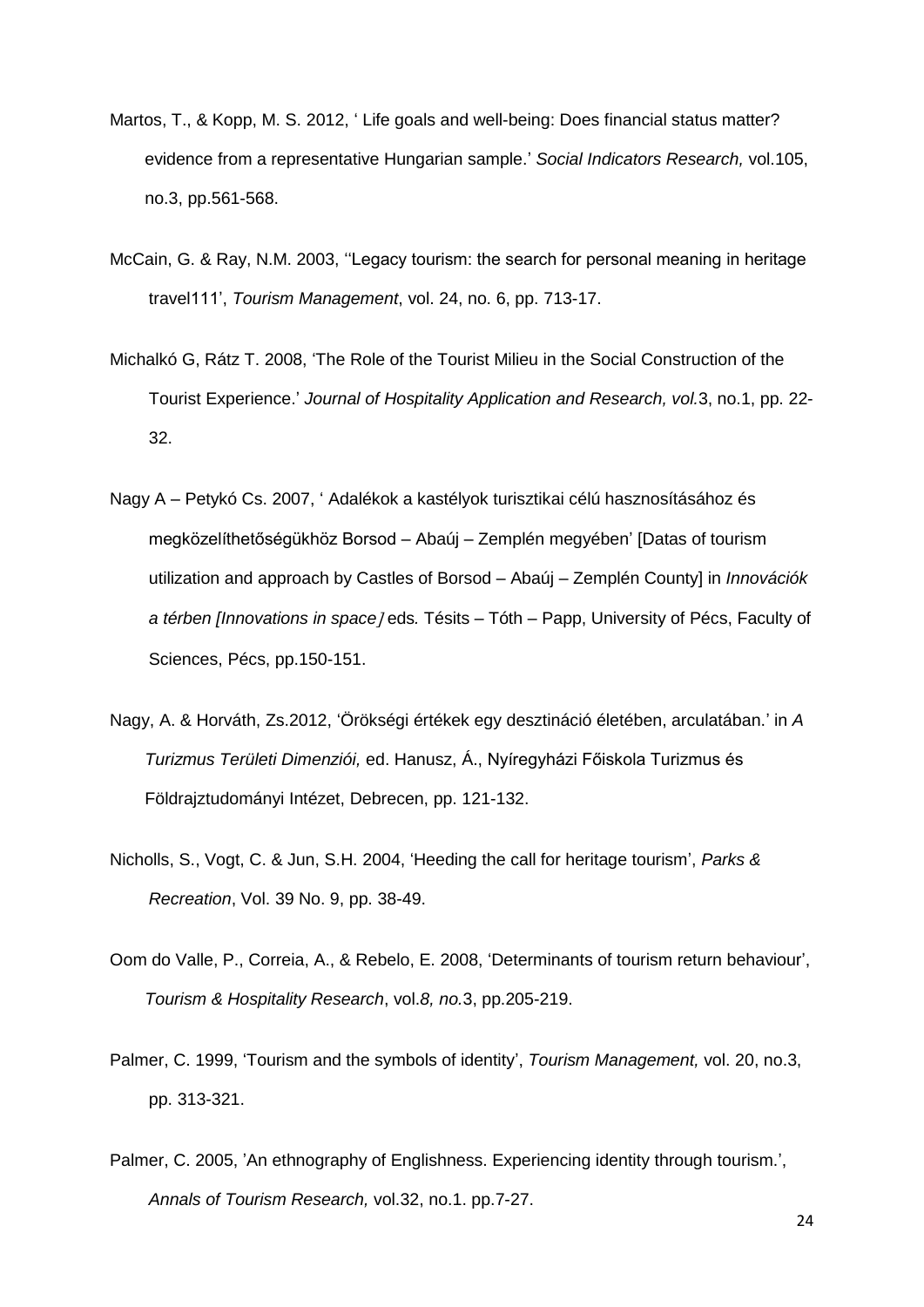- Park , Hyung yu 2010, 'Heritage Tourism. Emotional Journeys into Nationhood.' *Annals of Tourism Research*, Vol. 37, No. 1, pp. 116–135.
- Pereira Roders, A., & van Oers, R. 2011a. 'Editorial: bridging cultural heritage and sustainable development', *Journal of Cultural Heritage Management and Sustainable Development,* Vol.1, no.1, pp.5 – 14.
- Pereira Roders, A., & van Oers, R. 2011b, 'Editorial: initiating cultural heritage research to increase Europe's competitiveness', *Journal of Cultural Heritage Management and Sustainable Development*, Vol.1, no. 2, pp.84 – 95.
- Poria, Y., & Ashworth, G. 2009, 'Heritage Tourism—Current Resource for Conflict', *Annals of Tourism Research*, vol. 36, no. 3, pp. 522–525, 2009
- Poria, Y., Butler, R., & Airey, D. 2003, 'The core of heritage tourism'. *Annals of Tourism Research, v*ol. 30, no. 1, pp. 238–254.
- Poria, Y., Reichel, A., Biran, A. 2006, 'Heritage Site Management, Motivations and Expectations.' *Annals of Tourism Research*, vol. 33, no. 1, pp. 162–178.
- Pretes, M. 2003, 'Tourism and Nationalism.' *Annals of Tourism Research, v*ol. 30, no.1, pp. 125–142.
- Ritchie, J. R. B., Tung, V. W. S., & Ritchie, R. J. B. 2011, 'Tourism experience management research: Emergence, evolution and future directions.' *International Journal of Contemporary Hospitality Management,* vol.23, no.4, pp.419-438.
- Rubovszky, A., Szigeti, J. & Walkó, M. 2009, *A magyar vendéglátás és turizmus újkori története*, [Modern History of Hungarian Catering and Tourism], Szaktudás Publishing House, Budapest.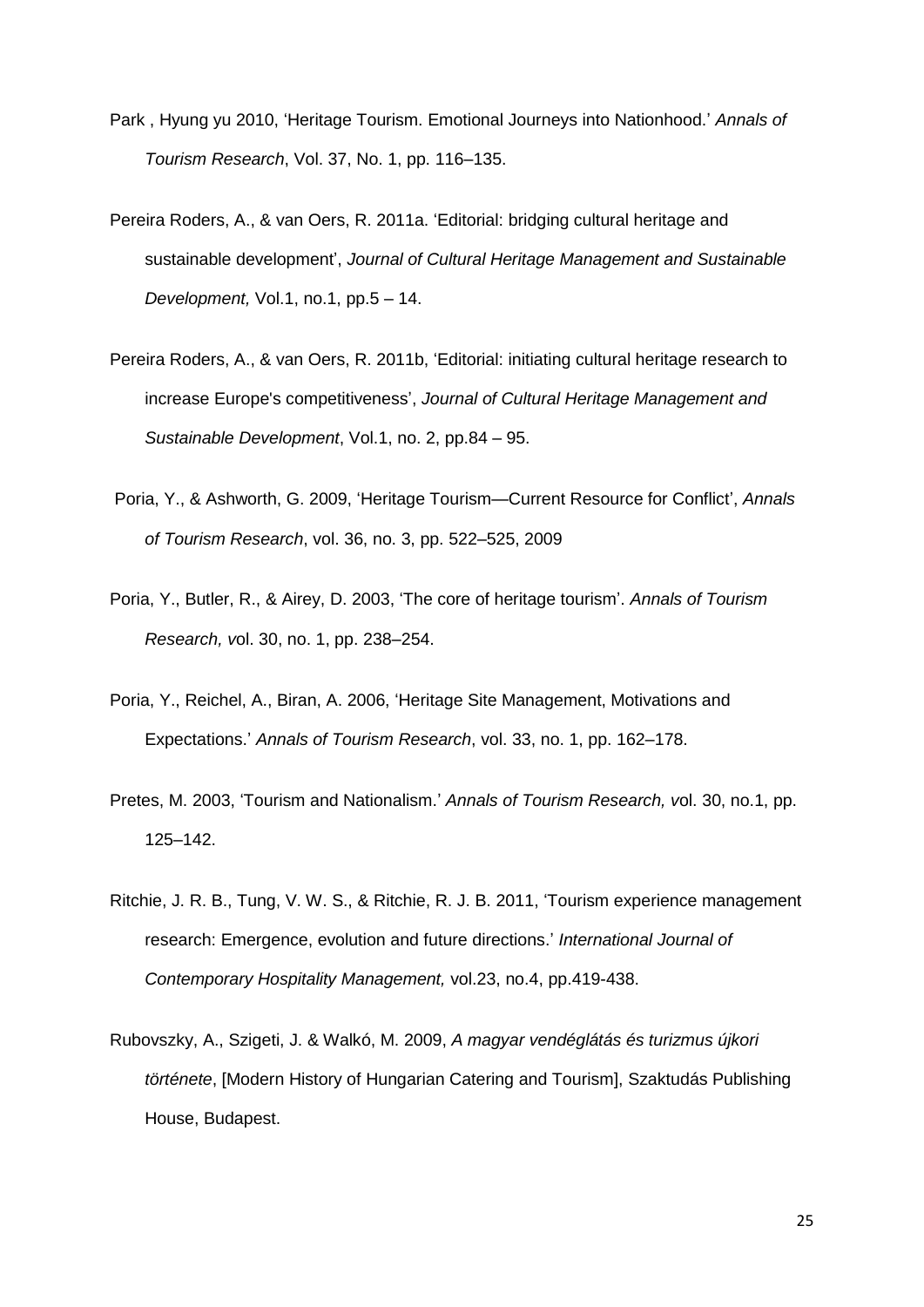- Ruiz Ballesteros, E., M. Hernández Ramírez, 2007, 'Identity and community—Reflections on the development of mining heritage tourism in Southern Spain.', *Tourism Management* vol. 28, pp. 677–687.
- Sisa, J., 2007, *Kastélyépítészet és kastélykultúra Magyarországon* [Castle Construction and Castle Culture in Hungary], Vince Publishing House Budapest 2007,
- Smith, M., Puczkó, L., 2011,'National Identity Construction and Tourism in Hungary: A Multi-Level Approach.', in *Tourism and National Identities An International Perspective, eds*  Frew, White, Routledge, London, pp.38-52.
- Stilling Blichfeldt, B. and Kessler, I.2012, 'Interpretive consumer research', in *Handbook Of Tourist Behaviour* eds Kozak, M. and Decrop, A., Routledge Advances in Tourism, London.
- Tajfel, H. 1982, *Social Identity and Inter-group Relations*, Cambridge UniversityPress, Cambridge.

TÁRKI 2009, *World Values Survey Wave 5*. Budapest, TÁRKI.

- Tasci et al., 2007,'Conceptualization and operationalization of destination image', *Journal of Hospitality & Tourism Research*, vol.31, no.2,pp. 194–223
- Tribe, J., & Xiao, H., 2011, 'Developments in tourism social science.', *Annals of Tourism Research,* vol.38*, no.*1, pp.7-26.

UNCTAD 2010, *Creative Economy Report 2010*, United Nations, Geneva.

Urry J., 2002, *The Tourist Gaze (Second Edition)*, Sage, London.

Uzzell, D. and Ballantyne eds 1998, *Contermporary issues in heritage and Environment management,* The Stationary Office, London.